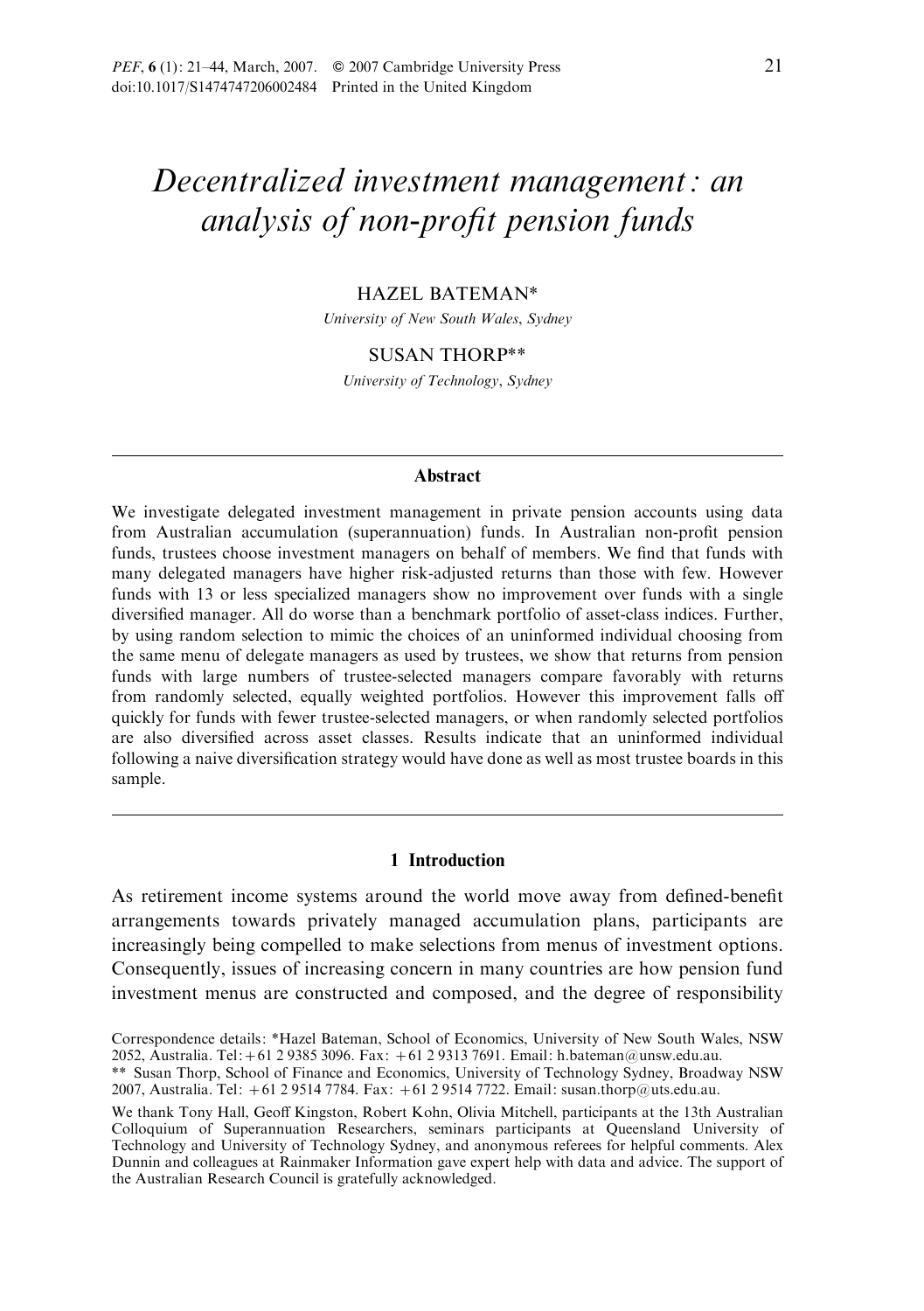falling to individual fund members for investment choice. Recent studies show that inadequate or poorly constructed investment menus can result in dramatic inefficiencies.<sup>1</sup>

A distinguishing feature of Australian arrangements is that among not-for-profit superannuation (private pension) funds, the choice of investment managers is delegated to trustees and their consultants. Individual members of superannuation funds allocate savings to investment managers indirectly through an entry-level choice from among multi-manager diversified and specialist asset allocation options. Trustees then pass the investment task on to groups of specialized investment managers. This practice raises questions as to the efficiency of direct, as opposed to delegated (or decentralized), choice of investment funds, a question of increasing urgency and relevance in many pension systems.

Here we report on patterns of delegated or decentralized investment choice in the Australian not-for-profit superannuation sector. We investigate whether this additional layer of management, where trustees pool contributions and then disperse them among selected investment managers, creates value for retirement savers. In particular we look for answers to four questions: Is there a pattern of increasing benefits to members as the number of delegated managers (mandates) increases ? Can returns from the selected investment managers span a group of standard asset indices ? Do trustees choose managers with more skill than an uninformed individual ? Are benefits, if they exist, passed on to members' accounts via realized crediting rates ?

Using new and unique data on almost two hundred not-for-profit private pension (superannuation) funds and their investment delegation patterns, we measure the relative performance of funds which delegate to many investment managers against the performance of similar funds which employ fewer managers, and against simple portfolio formation strategies. We find that funds where trustee boards employ a very large number of investment managers generate higher risk-adjusted returns over the (three-year) sample than other superannuation funds; results for funds with 13 or fewer mandates (managers) show no improvement over, and may do worse than, funds employing a single diversified manager. Returns from funds with large numbers of mandates compare favorably with returns from randomly selected portfolios, but this improvement falls off quickly for funds with fewer mandates, or when randomly selected portfolios are diversified across asset classes. Trustees' selections generally do not improve on the choices of an uninformed individual who randomly chooses one manager for each major asset class, then builds an equally weighted portfolio.

We begin with a review of the theory on decentralized portfolio management (Section 2), followed by a description of the current practices in investment delegation by not-for-profit superannuation funds (Section 3). Section 4 describes the database of superannuation fund investment portfolios we use for testing, outlines the empirical tests and presents results. Section 5 concludes.

<sup>&</sup>lt;sup>1</sup> See Elton, Gruber, and Blake (2004) and Brown and Weisbenner (2005).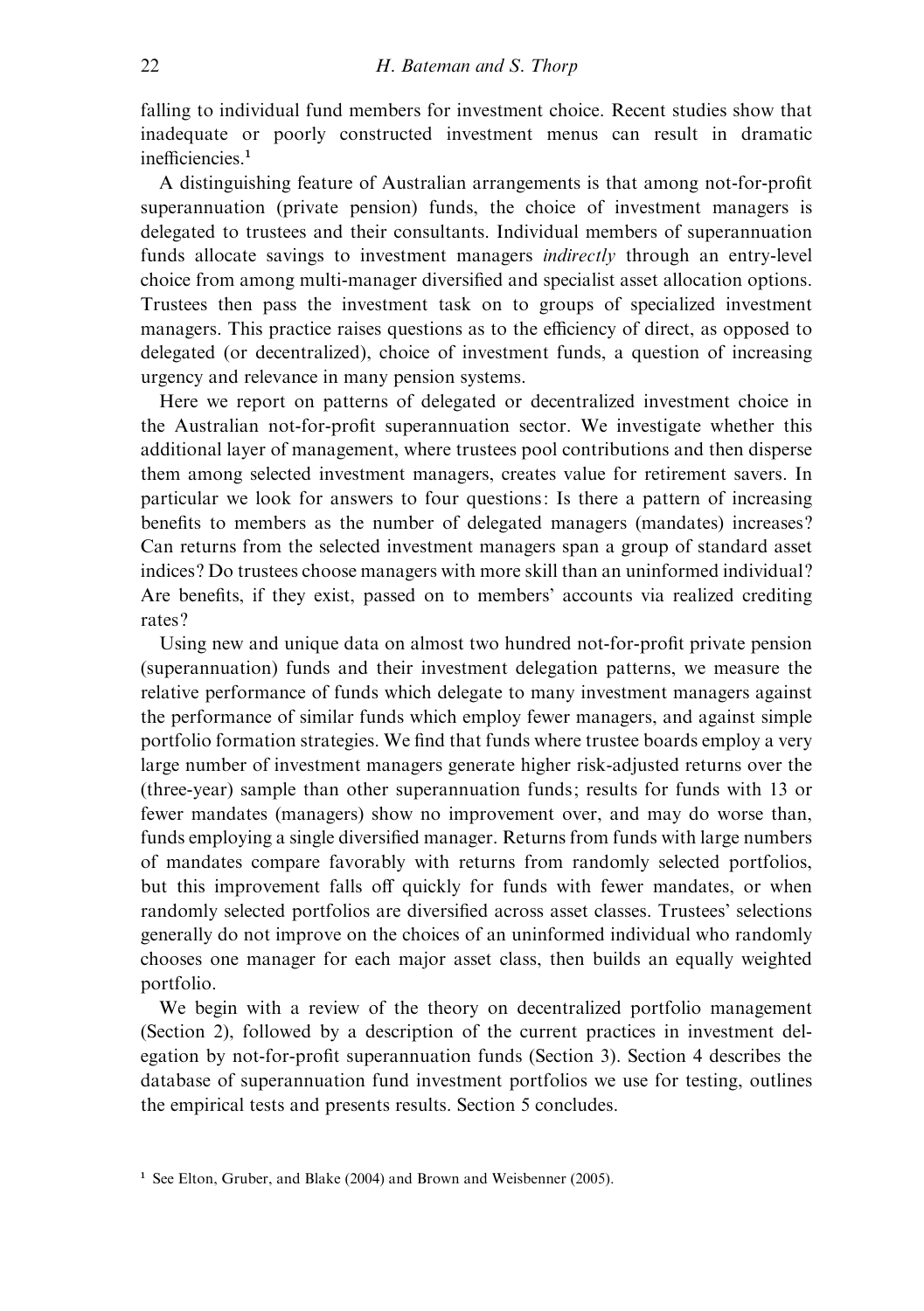## 2 Decentralized management in portfolio theory

Inefficiency in decentralized management can arise from incomplete information transfer between the central manager and delegated managers. In a CAPM world, all investors observe the market portfolio's risk and return characteristics and can achieve maximum efficiency using two-fund separation. Where private information exists, however, investors may be able to generate returns above a passive benchmark by hiring well-informed active managers. In practice most active managers choose to accept direct control of a portfolio allocation rather than selling private information sets to clients because such information can easily be on-sold. At the same time central managers propose fee structures that are designed to reward accurate predictions and penalize mistakes by the active managers.

Nevertheless, the central manager must deal with the task of combining delegated portfolio subsets into an efficient centralized portfolio. Most of the literature on decentralized portfolio management investigates rules and incentive structures which a central manager can use to achieve efficiency when not privy to the full information set of the delegate managers.

Sharpe (1981) defines the decentralized portfolio selection process as an extra level of diversification. He distinguishes diversification of judgment where a central manager selects more than one delegated manager to mitigate any serious individual prediction errors, but where delegated managers can choose from all available securities, and diversification of styles, where delegated managers analyze a discrete subset of securities. The potential for selecting efficient centralized portfolios varies with these different types of diversification.<sup>2</sup>

Sharpe derives efficient myopic decision rules under three conditions: firstly, passive and active delegated managers analyze an overlapping set of securities; secondly, all managers agree on covariance predictions; and, thirdly, any delegated manager predicts each element of the set of returns with the same level of accuracy. If these conditions hold, the central manager diversifies across judgments by combining delegated manager portfolios according to their assessment of each delegate's general predictive accuracy. The resulting combined portfolio is efficient under myopic rules: each active manager simply chooses a minimum variance portfolio subject to their own predictions, the passive manager chooses a minimum variance portfolio subject to consensus predictions, and the central manager creates a weighted average of all delegated portfolios depending on their personal evaluation of each active manager's accuracy. To make this work, the central manager does not need to know active predictions of individual portfolio returns.

If the problem is restricted to the case where managers optimize over nonoverlapping subsets of securities (i.e. diversification of style), Sharpe argues that myopic decision rules are usually not optimal, even where there is consensus about the covariance of asset returns. A first-best outcome cannot be attained in one step, and he proposes a two-step process, where one active manager myopically optimizes over the subset, and the second active manager is compelled to consider the return

<sup>&</sup>lt;sup>2</sup> Sharpe restricts analysis to the case where managers disagree about expected returns but hold a consensus estimate of covariance.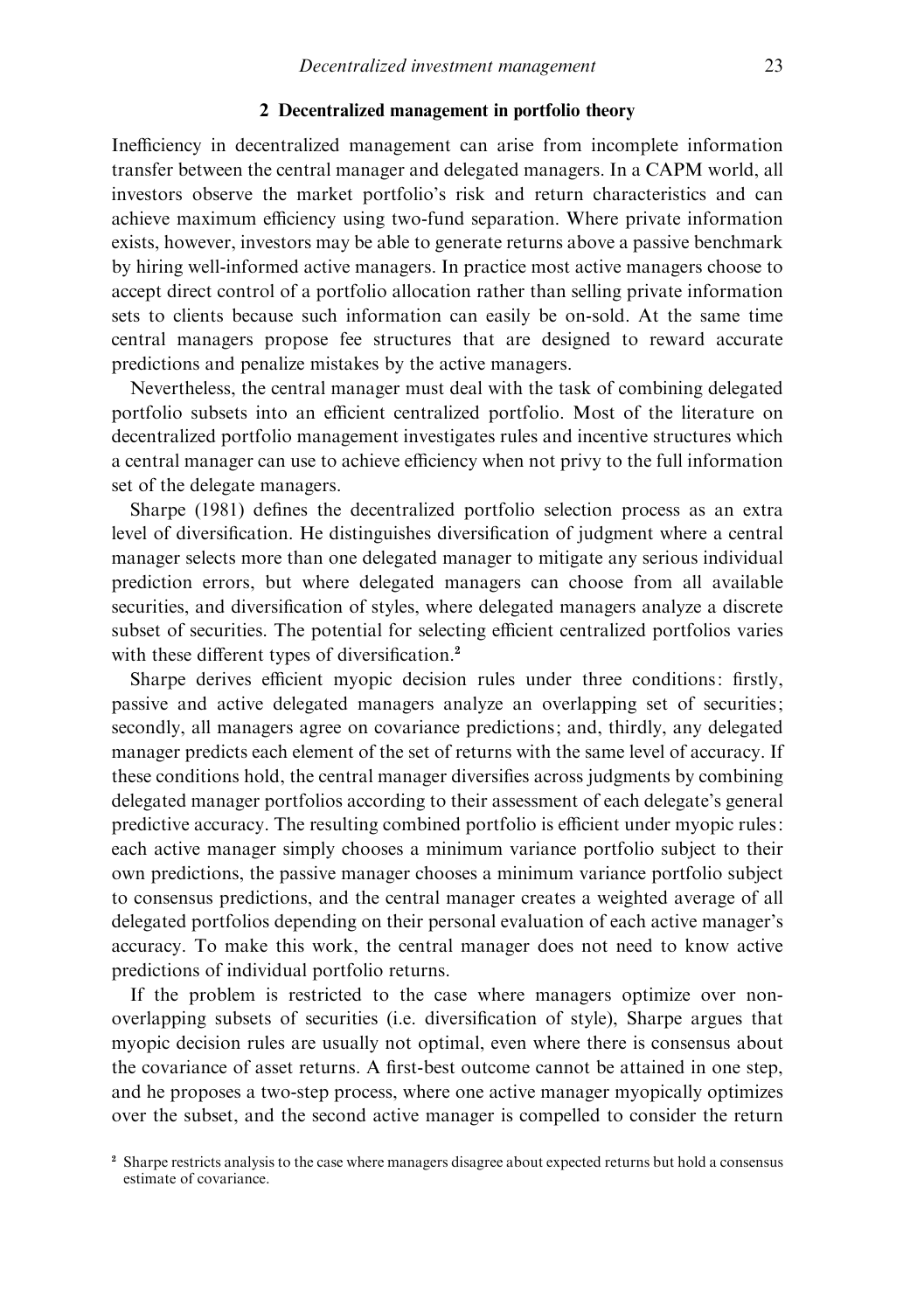and variance of their own portfolio along with its covariance with the remaining portfolio (that part due to manager one). However this two-step process may be simplified if security returns are well described by a factor model, as more recent literature shows.

Elton and Gruber (2004) present an extension and generalization of Sharpe's analysis.<sup>3</sup> They view the centralized decision maker as a mean–variance optimizer who believes that security returns are generated by a set of indices that can be held as passive portfolios. The central decision maker can build an optimal aggregate portfolio if active managers are required to hold securities in proportion to their alpha-to-non-systemic-risk ratio. As long as active managers will tell the central manager their estimate of alpha for their whole active portfolio, the residual risk of the active portfolio, and the sensitivities (betas) of the active portfolio relative to the indices, the central manager can construct an efficient portfolio as a weighted combination of optimal active and passive portfolios.

Here the central manager can combine overlapping and/or bounded active portfolios without being told specific security return forecasts and without a complete consensus on covariance. This is possible because of the key feature of the system: an index-based returns process, summarizing covariance information for all investors in terms of two (or more) passive indices.

Despite the theoretical complexity of coming up with efficient multi-layer portfolios, there are clear trends in the Australian retirement savings system towards decentralized investment. In this study we do not aim to extend the theory of decentralized management, but rather to unravel the strands of delegation by which retirement savings in Australia are invested, and to evaluate the effectiveness of delegation by a series of performance and efficiency measures. Section 3 sketches the features of decentralized management in the Australian pension system.

## 3 Decentralized management in private pension funds

While pension plan participants are increasingly required to make decisions about how their assets will be allocated across a menu of investment choices, current practice in relation to the responsibility for the menu and its composition differs widely.

Under the voluntary company-sponsored  $401(k)$  plans prevalent in the United States, plan participants are generally offered direct choice among a range of specific investment funds.<sup>4</sup>

Plan sponsors (generally employers) and/or plan administrators decide on the menu of investment funds and plan participants allocate their assets across the investment funds offered. The regulatory requirements encourage sponsors to provide a diverse

<sup>3</sup> Treynor and Black (1973) derive a CAPM beta model of delegated management.

<sup>4</sup> The adequacy and characteristics of investment funds offered to 401(k) participants is analyzed by Elton, Gruber, and Blake (2004). They find that for 62% of plans, the menus offered are inadequate and that over a 20-year period, this would make a difference in terminal wealth of over 300%. They also find that the investment funds included in the  $40(k)$  plan menus are riskier than the general population of funds in the same categories, but that the funds included in the plans outperform a menu of randomly selected funds.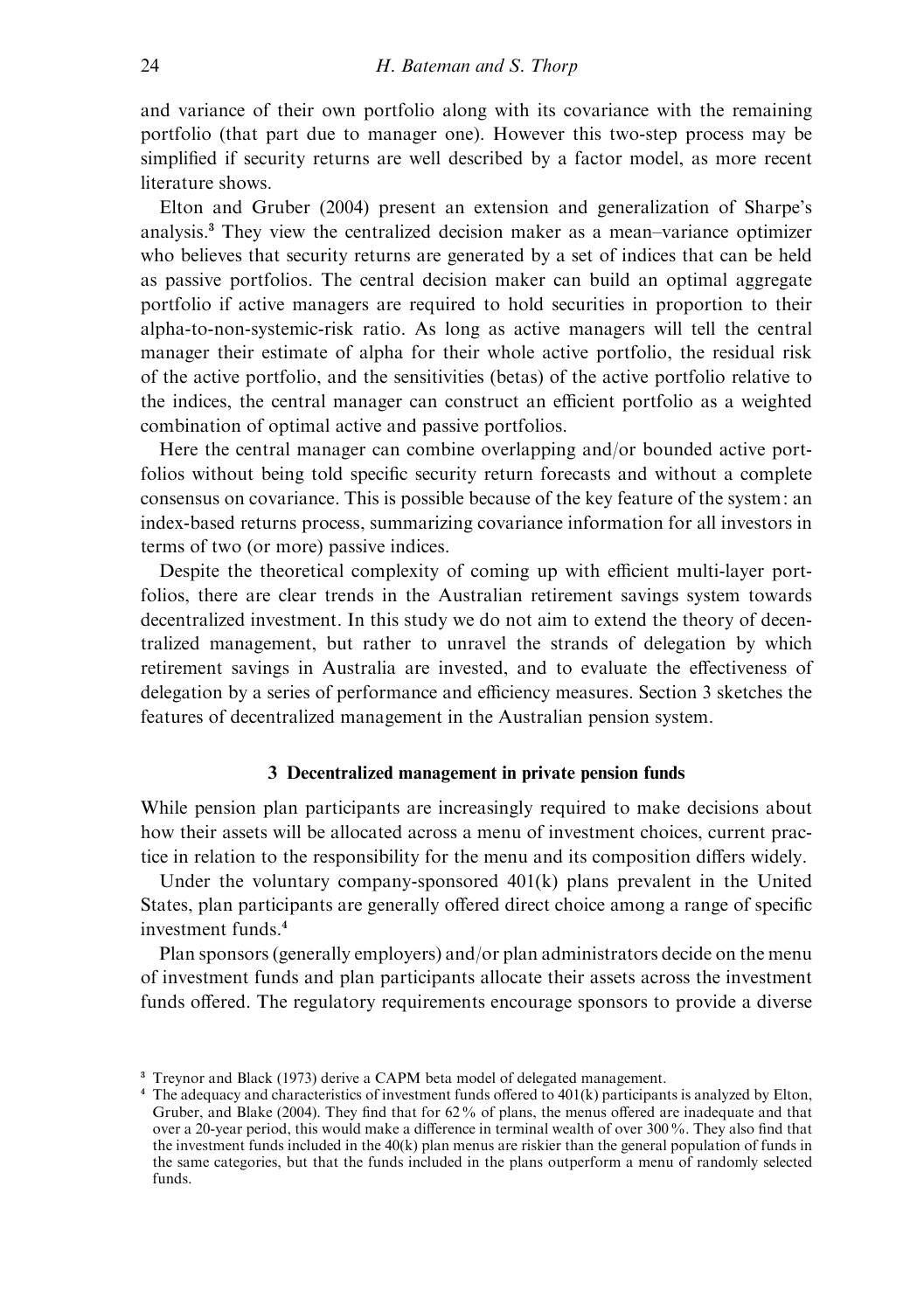offering and require that participants be able to 'exercise independent control' over assets in the account.<sup>5</sup>

A minimum of three investment options must be offered, each with different risk/ return characteristics. Recent surveys of 401(k) plans indicate that the median number of investment choices is around 10–12 and that the investment funds generally cover the standard range of asset classes (Elton, Gruber, and Blake, 2004; Papke, 2004; Mitchell, Utkus, and Yang, 2005). With recent proposals for the reform of US Social Security emphasizing personal retirement accounts (Cogan and Mitchell, 2003), there has been considerable interest in the menu of investment options in  $401(k)$  plans and its impact on participant choice (Brown and Weisbenner, 2005).<sup>6</sup>

Since 2000, public pension participants in Sweden have been required to place 2.5 percentage points of their mandatory Premium Pension contributions into individual accounts. This mandatory retirement saving is organized on a national basis, with a government agency (the PPM) set up to administer the plan and act as a clearinghouse. Subject to regulatory requirements, which include some restrictions on fee structure, any investment company licensed to do business in Sweden is allowed to participate in the system. The menu of investment funds offered to participants has grown from 460 at commencement in 2000, to over 650 by 2004. From this menu of (mostly specialized) investment funds, plan participants construct a portfolio of up to five investment funds or opt for the default fund. Over 70% of current participants have made 'active' choices (Sunden, 2004; Palme, Sunden, and Sonderlind, 2005).

In Australia, the mandatory superannuation guarantee requires employers to contribute at least 9% of employees' incomes into a superannuation (pension) fund.<sup>7</sup>

Initially, choice of superannuation fund – the trustee structure responsible for the management and investment of superannuation assets – lay with employers, but, since July 2005, choice of superannuation fund has been available to employees. Irrespective of who chooses the superannuation fund, participant investment choice within a given superannuation fund is both prevalent and increasing. Around 85% of superannuation assets are in superannuation funds offering investment choice.

The Australian superannuation industry is characterized by considerable diversity of design and management and this is reflected in the extent and composition of investment choice. The industry can be categorized into three fund types – ' retail' superannuation funds, 'not-for-profit' superannuation funds and ' self-managed' superannuation funds. As of March 2005, these accounted for 34%, 43%, and 23% of total superannuation assets respectively. In terms of investment choice, selfmanaged funds allow unlimited choice of investment funds, retail funds generally offer choice across single manager specialized investment funds, while not-for-profit superannuation funds offer, as a minimum, choice across multi-manager diversified portfolios (typically classified by the standard options of 'cash', 'capital stable', 'balanced', 'growth', etc.). At March 2005, retail funds offered an average choice of

<sup>&</sup>lt;sup>5</sup> Under section 404(c) of ERISA, a sponsor of a 401(k) plan is not liable for loss or breach of fiduciary responsibility that may result from the participant's exercise of control over assets.

<sup>&</sup>lt;sup>6</sup> The US President's 2005 State of the Union address highlighted the need for social security reform and the benefits of individual accounts with participant-directed investments.

<sup>7</sup> 'Superannuation' is the commonly used term in Australia for private pensions.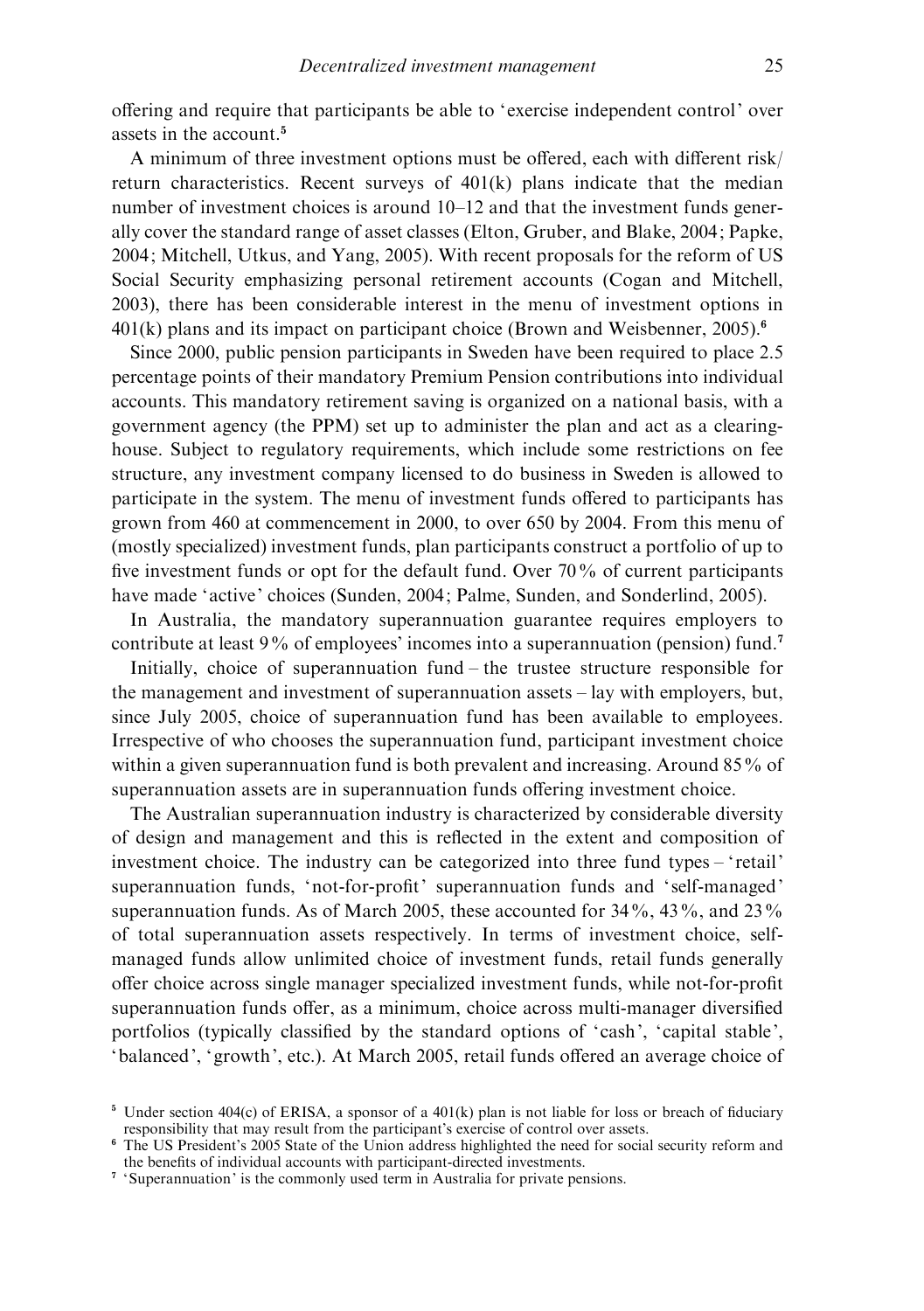

Figure 1. Structure of decentralized management in non-profit superannuation funds

59 mainly specialized investment funds, while non-profit funds offered choice of seven mainly multi-manager diversified portfolios (APRA, 2005).<sup>8</sup>

In terms of investment management structures, self-managed and retail funds typically allow members to directly allocate contributions among a menu of (mutual fund) managers and consequently resemble more closely 401(k) plans in the US and Premium Pensions in Sweden. By contrast, the majority of non-profit funds operate an additional layer of investment management via the trustee boards. The remainder of this paper considers the non-profit sector only.

Superannuation funds operate as trusts and are managed by boards of trustees, which, for the non-profit sector, are generally required to comprise equal employee and employer representation. While the duties of trustees include administration, regulatory compliance, and communication with members, their foremost task is efficient investment. Legislation specifically requires trustees to implement an investment strategy that 'has regard to … the composition of the fund's investments as a whole including the extent to which the investments are or are not diversified and the associated risks' (APRA, 1999, II.D.1). Hence trustees are expected to coordinate the choices offered to members and the underlying investment mandates. (From now on we use the term ' trustee' to denote the central investment manager of a non-profit superannuation fund, and 'manager' to denote a contracted investment agent of the trustee.)

Figure 1 illustrates a stylized example of investment choices offered to members of Australian not-for-profit superannuation funds through a number of multi-manager

<sup>8</sup> There are, of course, many exceptions to these generalizations. For example, in 2004, the not-for-profit industry superannuation fund REST offered choice across both multi-manager diversified options and multi-manager by asset class; the not-for-profit industry fund Sunsuper offered choice across single and multi-manager diversified and specialized options; and the retail superannuation fund AMP Flexible Lifetime Super offered choice across single- and multi-manager diversified and specialized options (Bateman and Hill, 2004).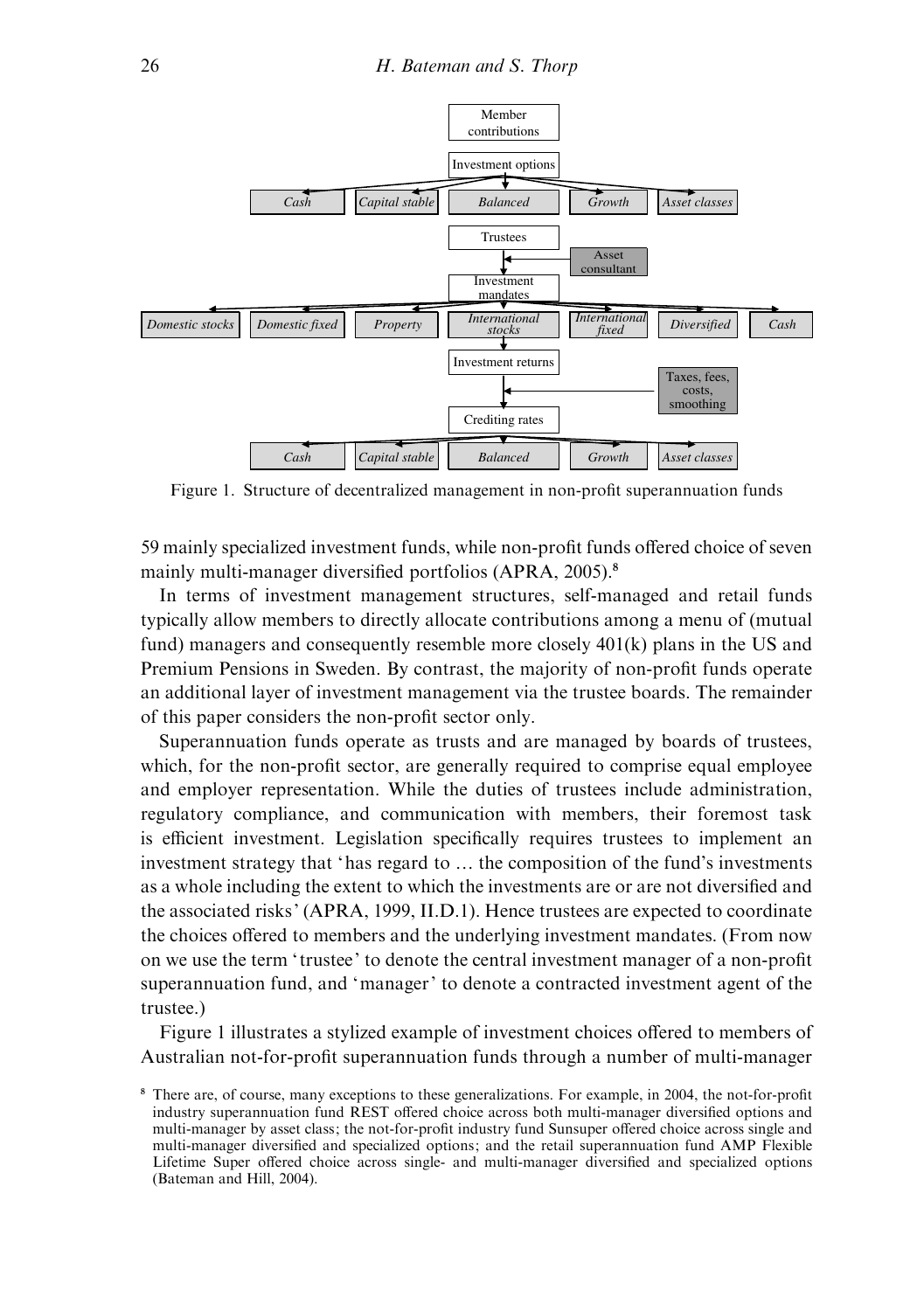diversified options: cash, capital stable, balanced, or growth (reflecting increasing exposure to riskier asset classes). Many superannuation funds also allow individuals to design their own combination of specific asset classes, rather than a 'pre-mixed' option. Prospectuses for new members commonly display charts or tables showing the benchmark asset class weightings underlying each type of account alongside descriptions of account options. Balanced options, which typically cover domestic and international fixed interest, equities and cash, are the most popular choice, and also the most common default (in the event that a new member makes no active selection).

When members select an investment option, they are instructing trustees on how their individual accounts should be invested. Once contributions are in the hands of trustees, however, any clear delineation between account options is submerged into the mandates comprising the superannuation fund's investment pool.

In most cases, trustees will engage an asset consultant to advise on the choice of managers, investment strategies, and allocations. Sometimes, under implemented consulting arrangements, the asset consultant also engages the investment managers for the superannuation fund. Having formulated a strategy, trustees then issue contracts or 'mandates' to managers, setting out specific instructions, performance standards and fees, as noted above. Under current practice, mandates are usually specified over a three- to four-year contract period.

This portfolio of investments managed under mandates generate returns that are eventually passed on to members as crediting rates to their chosen investment options after deductions for taxes, fees, expenses, and smoothing.

Delegated investment management is increasing and becoming more specialized (Rainmaker, 2004). Whereas diversified mandates instruct the manager to invest across a range of asset classes, specialized mandates restrict the manager to a designated area of expertise, usually an asset class, subclass, and/or ' style'. The responsibility to monitor and manage risk, and diversify effectively, remains with trustees, even when parts of the investment portfolio are managed under a mandate. The investment mandates are themselves regulated, and must include explicit investment constraints, performance, or benchmark standards, reporting and auditing standards, fees and charges schedules, as well as dispute resolution procedures and termination conditions. However mandates are confidential documents and a superannuation fund's underlying investment strategies and fee structures at the level of individual mandates are not disclosed to members. Most fund members must rely on trustees' reports, for investment and fee information.

Rainmaker's (2004) survey of the delegated investment (mandates) for 269 not-forprofit superannuation funds, encompassing \$204 billion funds under management (FUM) and including government, industry, and corporate funds identified a number of clear trends in mandates. Notably, the majority of FUM in mandates are invested through delegated managers (93% of the total FUM in the survey), with an average of 22 mandates per manager and an average mandate size of \$65 million. The average number of mandates per superannuation fund has doubled over the past six years to 12, but some funds issue many more mandates (over 50). Not surprisingly, large superannuation funds issue more mandates than small funds (at a ratio of about four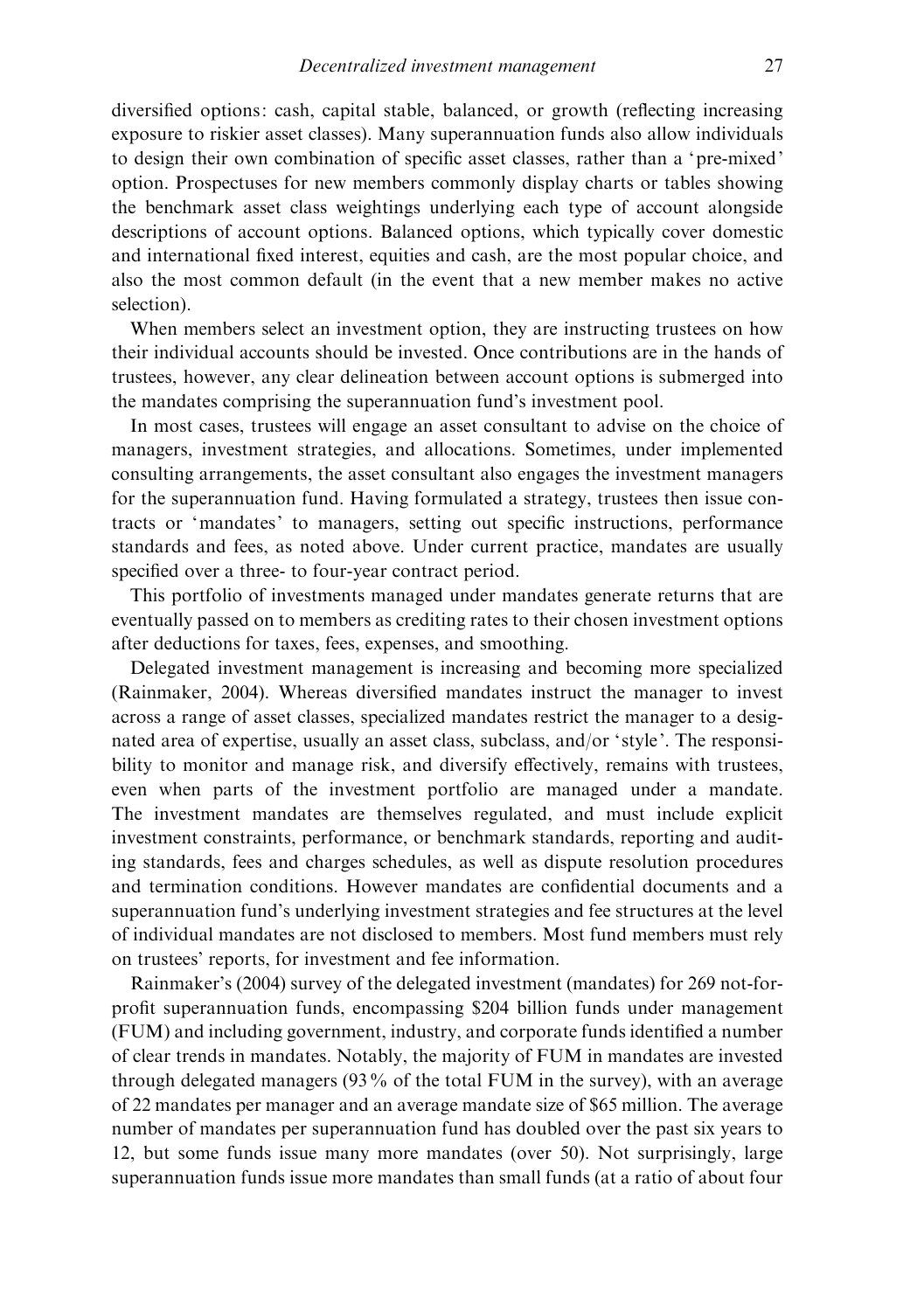to one), and funds employing asset consultants issue about twice as many mandates as those which do not.

The trend towards specialized mandates is evident with the percentage of diversified mandates (covering a range of asset classes and styles) falling from 50 to 15 over the past six years.

Asset consultants play a crucial role in the delegated management process, and the consulting industry is becoming more concentrated. While there are 22 asset consultants advising Australian superannuation funds, the ten largest consulting firms control 97% of the funds under asset consultant advice. In addition, the number of asset consultants has almost halved in the past five years as consultants themselves specialize in the types of superannuation funds they advise.

In comparing the Australian non-profit superannuation funds with international experience, we see that the non-profit funds typically use an additional layer of investment management so that the investment decisions of members pass through two layers of delegation. At one level, members can choose to allocate their assets/ contributions across a number of multi-manager diversified portfolios. But at the next level, decisions about the investment managers (mandates) operationalizing these choices are made by trustees and their consultants.

## 4 Empirical evaluation

We look at the question of decentralized management efficiency from two perspectives: we first compare the performance of one non-profit fund against another, gathering information on whether there are measurable differences between them according to the number of mandates they issue; then we compare existing funds against a number of performance standards, via a series of spanning tests and simulations.

# 4.1 Data

There is no official collection of data on delegated investment patterns among pension funds in Australia. However, Rainmaker Information,<sup>9</sup> a private, industry research house, collects data on a wide range of fund characteristics, including mandate patterns, for not-for-profit superannuation funds, representing around 90% of the not-for-profit share of the superannuation sector. These data are self-reported by the superannuation funds to Rainmaker at quarterly frequency and collected into a proprietary electronic database which is marketed by subscription to interested researchers. We selected 198 of the funds represented in the 2004 database on the basis of the size of funds under management and the mandate record's coverage of the fund's total portfolio allocation. The mandate records show the percentage of each fund's portfolio allocated to a specific manager.<sup>10</sup> We hold patterns of allocation derived from the mandate data constant throughout the three-year sample, since for

<sup>9</sup> Rainmaker (2004) provides a more detailed description of the mandate database.

<sup>&</sup>lt;sup>10</sup> For 12 funds in our sample, we had records of the managers employed by the fund but not the proportion of assets allocated to each manager. We assumed that assets were allocated equally among managers for these funds.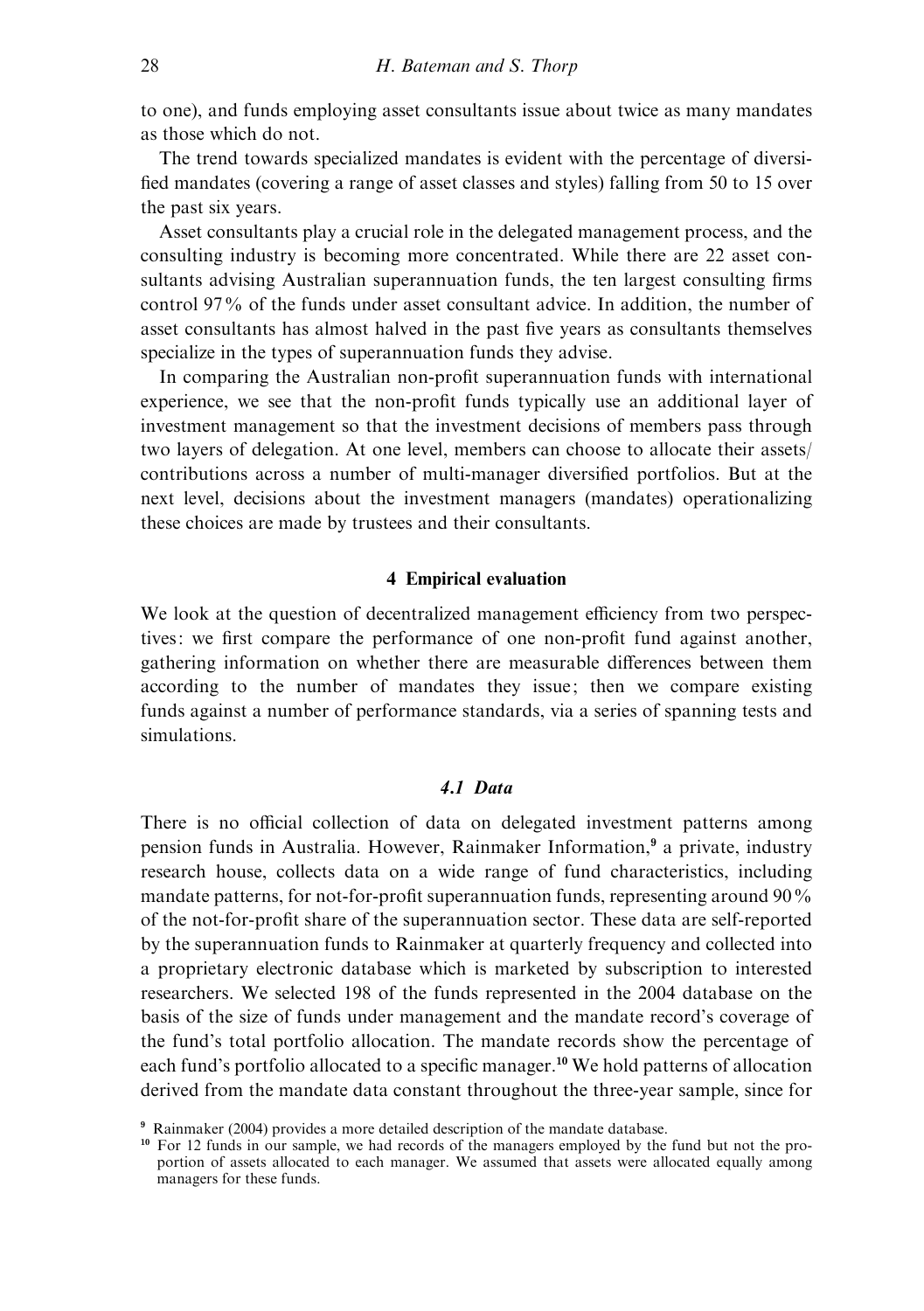

Figure 2. Mandate number and size of superannuation fund

our sample we have only one set of mandate records currently available and in any case the average length of a mandate contract is three years.

The number of mandates per fund in our sample ranges from 59 to 1. The first, second, and third quartile markers for the mandate distribution fall at 5, 12, and 21 mandates, so for the purposes of easier comparison, we also divide the funds into four (unequal) groups. The first group includes 45 funds with 22–59 mandates, the second includes 46 funds with 13–21 mandates, the third group includes 52 funds with 6–12 mandates, and the fourth group includes 55 funds with 1–5 mandates.

Size of fund and mandate number are positively correlated  $(\rho = 0.46)$  as is evident in Figure 2, but there are a number of large funds with few mandates and vice versa.

In addition, Rainmaker supplied historical monthly returns data for 468 specialized and diversified investment funds, encompassing most of the managers employed by superannuation fund trustees from January 2002 to December 2004. In the Rainmaker database, mandates are identified by manager name and asset class. The 11 separate asset class identifiers which Rainmaker uses are representative of the investment patterns of Australian superannuation funds according to official statistical collections (see APRA, 2005). Where possible, we make a precise match between mandate and manager; an exact match is possible with 61% of mandates. Where we cannot make a precise match, we substitute a proxy return based on an average return to all managers in that asset class, or, in the case of cash and private equity, we substitute an index return. In addition, since diversified fund returns are reported net of fees but specialized funds are not, we add back the equivalent of 0.5% per annum to returns to diversified funds to account for fee deductions. Hence all manager returns (and therefore fund returns) are reported gross of all investment fees. Table 1 sets out the asset classes and proxies.

We combine mandate weights and manager returns to compute a monthly portfolio return for each of the 198 superannuation funds, for the sample period January 2002 to December 2004 (a total of 36 observations for each fund). Superannuation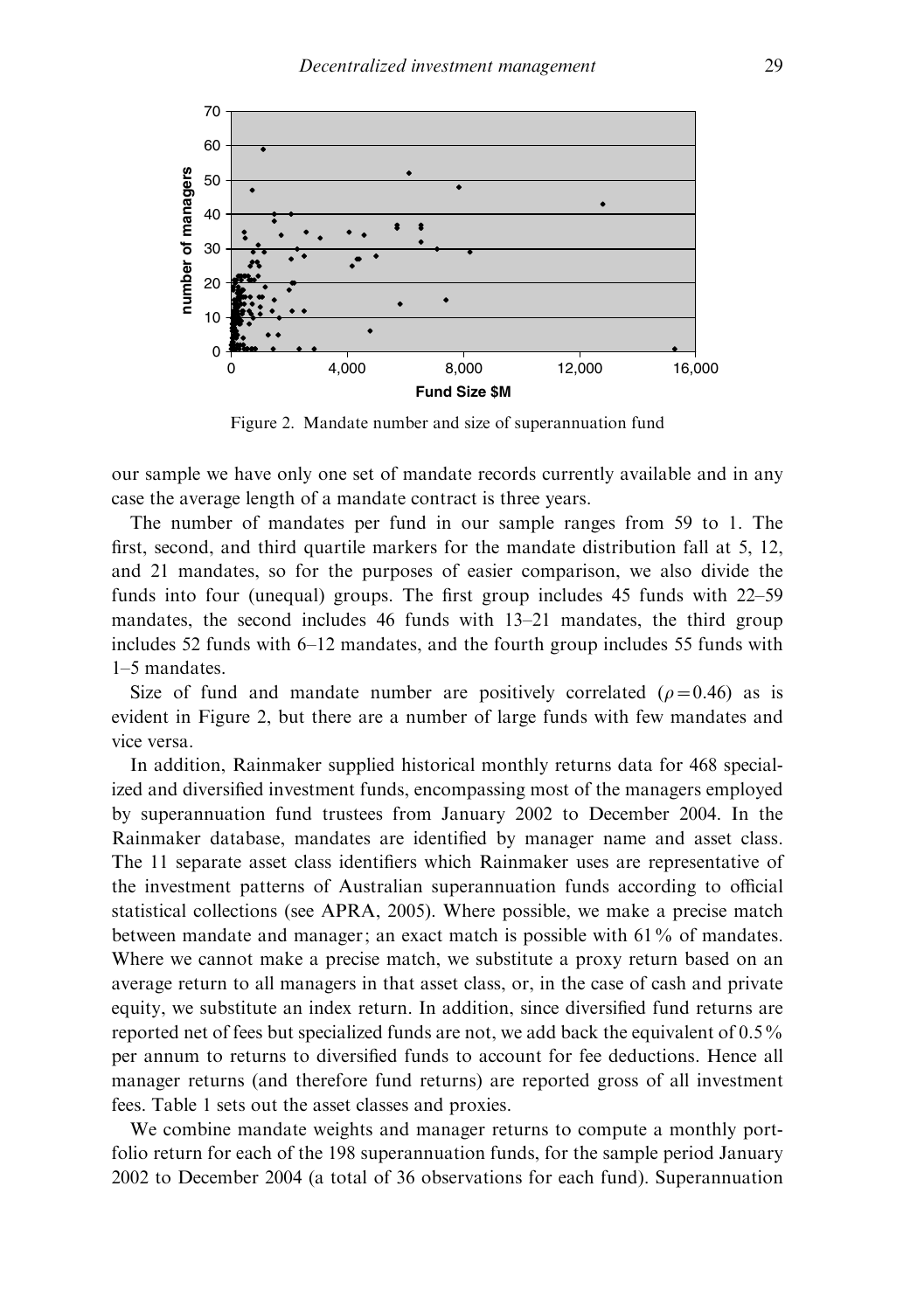| Asset Class              | Number of<br>Managers | Proxy                                             | Sample average<br>return, p.a. |
|--------------------------|-----------------------|---------------------------------------------------|--------------------------------|
| <b>Australian Equity</b> | 114                   | Average of managers                               | $7.58\%$                       |
| Australian Fixed         | 47                    | Average of managers                               | $1.39\%$                       |
| Property                 | 49                    | Average of managers                               | $11.30\%$                      |
| International Equity     | 121                   | Average of managers                               | $-7.64\%$                      |
| International Fixed      | 26                    | Average of managers                               | $3.43\%$                       |
| Hedge                    | 5                     | Average of managers                               | $13.75\%$                      |
| Diversified              | 107                   | Average of balanced<br>diversified managers       | 5.61 $\%$                      |
| Private Equity           |                       | Datastream Australian<br>small cap equities index | $12.65\%$                      |
| Cash                     |                       | Datastream Bank<br>Bills index                    | $4.99\%$                       |
| Foreign Currency         |                       | Assumed zero                                      | $0\%$                          |
| Other                    |                       | Average of balanced<br>diversified managers       | $5.61\%$                       |

Table 1. List of proxies for non-matching mandates

fund portfolio returns are therefore a mandate-weighted average of the manager returns and/or its proxies.<sup>11</sup>

## 4.2 Do risk-adjusted returns rise with the number of delegated managers?

We begin by looking at the return and risk profile of each of the 198 individual funds in the sample, listed by the number of mandates they issue, then review the performance of the four quartile groups where group 1 has the most and group 4 the least mandates. We assume that the aim of superannuation funds in issuing mandates is to improve risk-adjusted return (net of fees) to investment, either through diversification of judgment, so that negative impacts from prediction errors of any single active manager are lessened by adding managers to the central fund, and/or through diversification of style, so that the active skills of specialist managers are combined. If these strategies are effective, we would expect to see smoother and higher returns among funds issuing more mandates.

It is natural to expect that costs are higher for superannuation funds with more mandates, due to the higher administrative costs of tendering for, and keeping track of, more mandates. We also expect higher investment fees as greater specialization and expertise are required from managers, and as the superannuation fund assets are broken down into smaller sub-groups, possibly lowering economies of scale. We currently do not have the relevant data to address these important issues so we restrict our investigation to returns comparisons. To the extent that differences between investment returns and crediting rates to members' accounts are a guide to fees and costs, some indication is provided in Section 4.5.

<sup>11</sup> We therefore cannot claim that our calculated returns match the true gross returns to any fund precisely.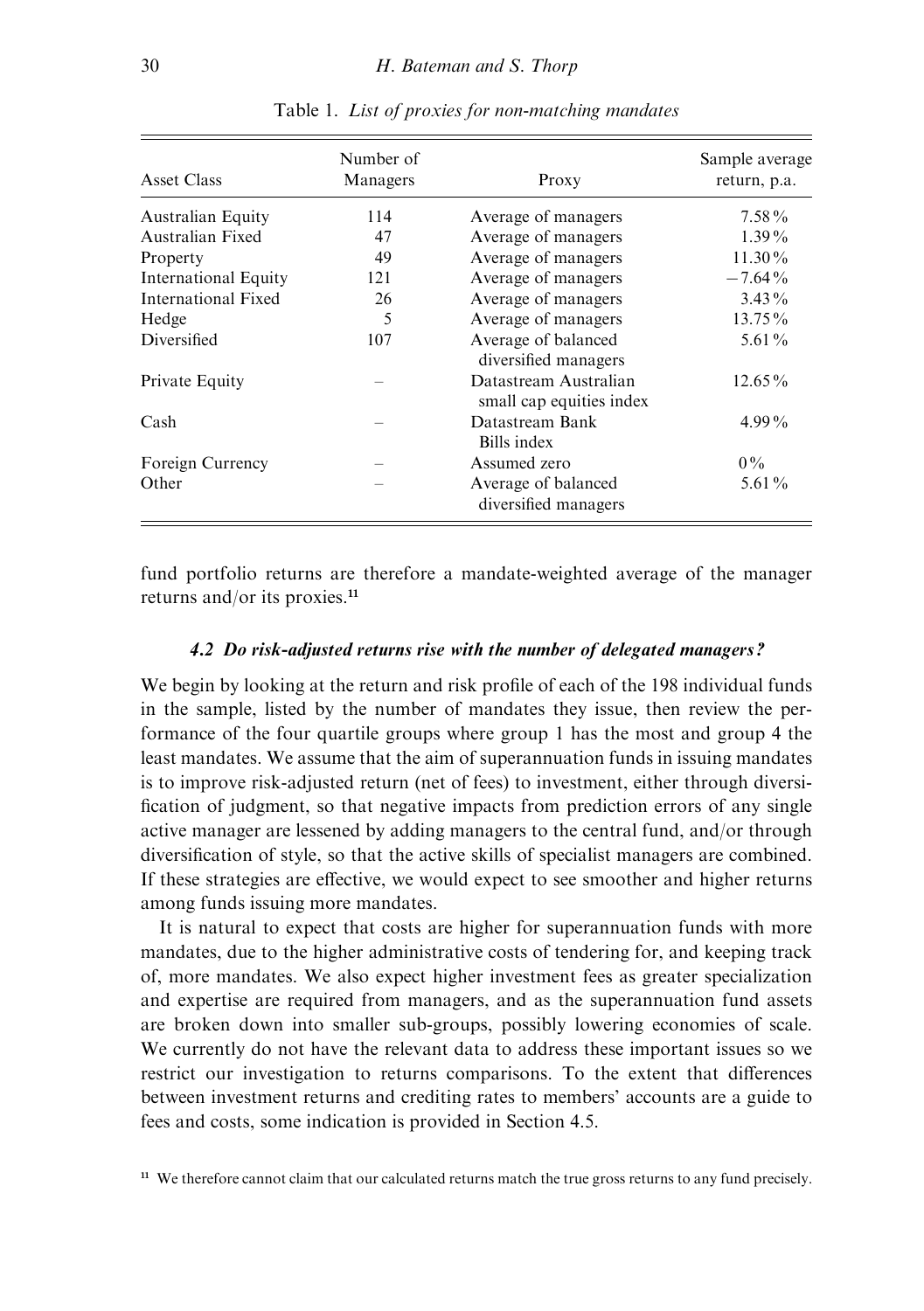

Figure 3. Average annual investment returns to individual superannuation funds



Figure 4. Standard deviation of monthly individual superannuation fund returns

#### Individual funds

Figure 3 shows average annual investment returns over the three years to December 2004 for all 198 non-profit superannuation funds. The average annual return across all funds in the sample was 6.65%, with the highest return above 12% and the lowest return under 3%. The mean return appears to decline as mandate numbers decrease, suggesting that mandate numbers are positively correlated with investment returns. (This result will be shown more precisely when we review group performance below.)

Risk levels do not show a clear trend (Figure 4), being centered on an average of 6% p.a., with the most risky fund showing a standard deviation slightly below 9%, and the least risky, a standard deviation close to 2.5%. Funds in the 6–12 mandates range have the highest risk, while funds in the 13–21 mandates range have the least.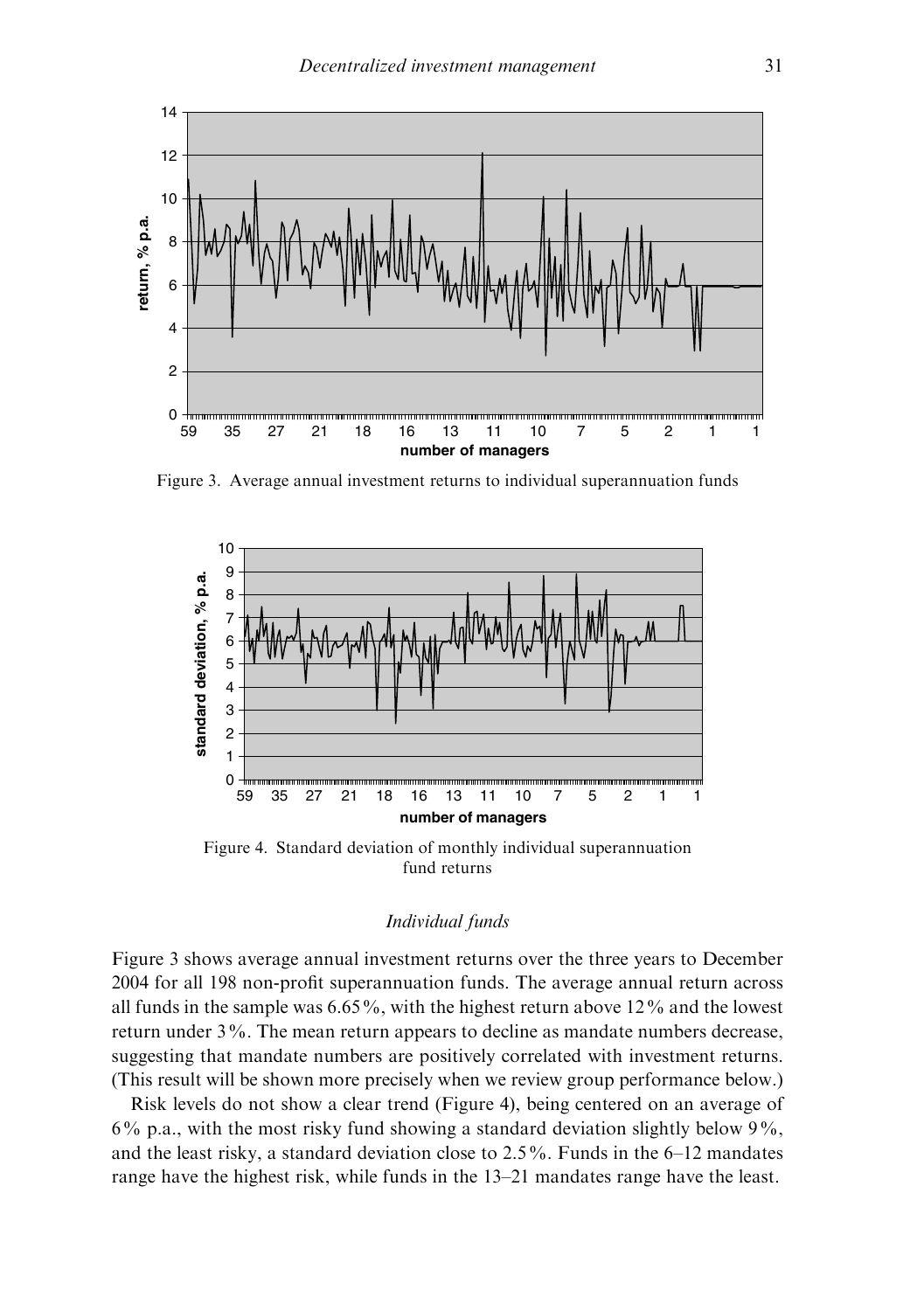

Figure 5. Ratio of annual return to standard deviation by individual superannuation fund

Figure 5 illustrates the return to risk ratios, showing a small downward trend and/or break around the 12 mandates mark, and indeed the average return to risk ratio for funds with more than 12 mandates is 1.3, while the average for funds with 12 or fewer is 1.0.

Overall fund with fund comparison points to benefits from diversifying across more manager mandates. However, the returns and risk are not linearly related to number of mandates, since the most unpredictable and potentially poor outcomes are in the 6–12 mandates region, and the best risk-adjusted outcomes are in the 13–21 mandates region.

## Grouped funds

The small number of time series observations available for each superannuation fund portfolio makes more rigorous testing difficult at the individual fund level. We would like to take the testing further, so we arbitrarily divide the funds into approximate quartiles (as outlined in Section 4.1), stacking returns for all the funds in each division, and artificially creating four series of portfolio returns.<sup>12</sup> Table 2 sets out summary statistics for each of the four groups of funds. Mean returns are highest for the funds with the most mandates and least for the funds with the least mandates, but standard deviations do not decline evenly as mandate numbers increase: the 13–21 mandate group is least risky, and the 6–12 mandate group is most risky. Negative skewness (indicating a long left tail in the returns distribution) gets worse as mandate numbers increase from 6 to 59, but kurtosis seems unrelated to mandates.<sup>13</sup>

One implication of diversification across managers is that returns should be less volatile as trustees diversify across specialists. To formally compare the volatility of different mandate groups we test for significant difference between realized volatilities. We compute portfolio realized variances as squared excess returns  $\left\{\left(\mu_i^i\right)^2\right\}$  $i=1$ 

<sup>&</sup>lt;sup>12</sup> Stacking returns in blocks preserves temporal dependence across the four groups.

<sup>&</sup>lt;sup>13</sup> In a related study into equity fund of funds in Australia, Brands and Gallagher (2003) find that negative skewness and kurtosis worsen as managers are added to a fund of equity funds.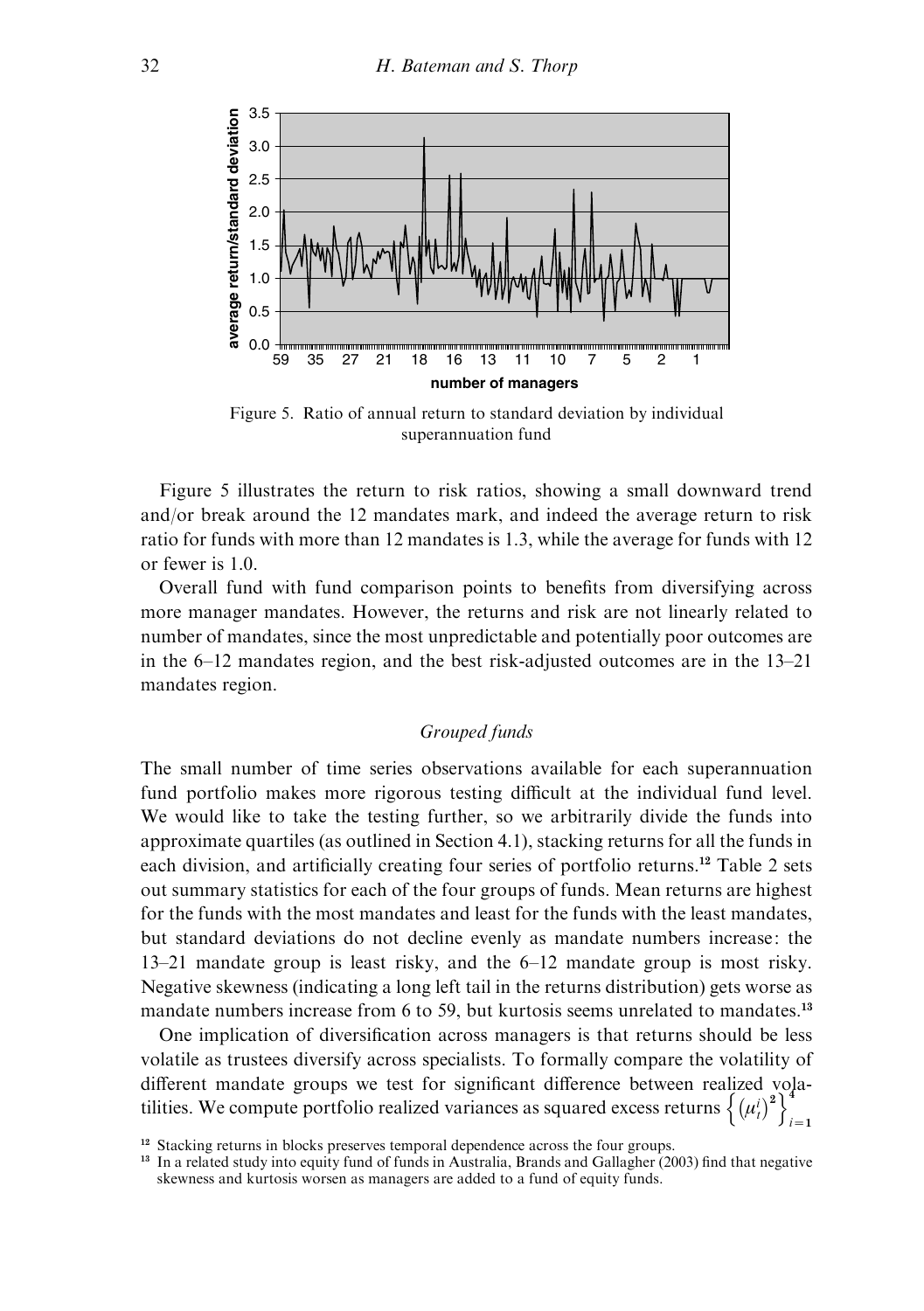|                             | Group 1<br>$22 - 59$<br>Mandates | Group 2<br>$13 - 21$<br>Mandates | Group 3<br>$6 - 12$<br>Mandates | Group 4<br>$1 - 5$<br>Mandates |
|-----------------------------|----------------------------------|----------------------------------|---------------------------------|--------------------------------|
| Mean                        | 9.87                             | 9.17                             | 8.45                            | 8.14                           |
| Median                      | 12.61                            | 11.46                            | 11.07                           | 11.17                          |
| Std. Dev.                   | 6.08                             | 5.82                             | 6.30                            | 6.18                           |
| Reward to risk              | 1.62                             | 1.58                             | 1.34                            | 1.32                           |
| <b>Skewness</b><br>Kurtosis | $-0.32$<br>2.32                  | $-0.28$<br>2.36                  | $-0.24$<br>2.32                 | $-0.31$<br>2.31                |

Statistics calculated from annualized monthly returns for all superannuation funds in each group. Group 1 includes 1620 observations, Group 2 includes 1656, Group 3 includes 1872, and Group 4 includes 1980 observations.

# Table 3. Difference in portfolio variance, Groups 1–4

Estimated coefficients in the regression of  $\mu_{ii}$  on a constant, where  $\mu_{ii}$  is the difference between realized volatility of portfolio  $i$  and portfolio  $j$  at each observation. A significant positive value indicates that the variance of portfolio  $i$  exceeds the variance of portfolio  $j$ . A significant negative value indicates that the variance of portfolio  $i$  is smaller than the variance of portfolio j. t-statistics are based on robust (Newey–West) standard errors.

|                                                   |                            |                            | Portfolio <i>i</i> |                |                |          |
|---------------------------------------------------|----------------------------|----------------------------|--------------------|----------------|----------------|----------|
|                                                   | 1–5 Mandates               |                            | 6–12 Mandates      |                | 13–21 Mandates |          |
| Portfolio <i>i</i>                                | Coefficient                | $t$ -stat                  | Coefficient        | $t$ -stat      | Coefficient    | t-stat   |
| 6–12 Mandates<br>13–21 Mandates<br>22–59 Mandates | $-0.056$<br>0.457<br>0.179 | $-0.496$<br>3.880<br>1.806 | 0.648<br>0.383     | 6.182<br>4.048 | $-0.281$       | $-3.061$ |

at each time period, t, in the sample, for each of the groups  $i=1, ..., 4$ . Returns are net of the 30-day risk-free rate for t. For each possible pairing of groups  $(ii)$ , we then compute the difference

$$
\mu_t^{ij} = (\mu_t^i)^2 - (\mu_t^j)^2, \ i \neq j
$$
 (1)

forming  $\big\{ \big( \mu_t^{ij} \big)$  $(1 + i\lambda)^4$  $i,j=1, i\neq j$ .

The null hypothesis is that the mean of each  $(\mu_i^{\mathcal{Y}})$  series is zero, indicating that no reduction in portfolio volatility accrues as mandates are added to portfolios. We test this hypothesis by a *t*-test on the coefficient  $\beta$  in the regression  $\mu_i^{\mathcal{U}} = \beta \mathcal{U} + \varepsilon_t$  where  $\mathcal{U}$  is a vector of ones (Table 3). The first column reports tests of volatility of group 4 less volatility of groups 3, 2, and 1. Positive values indicate that the variance of group 4 is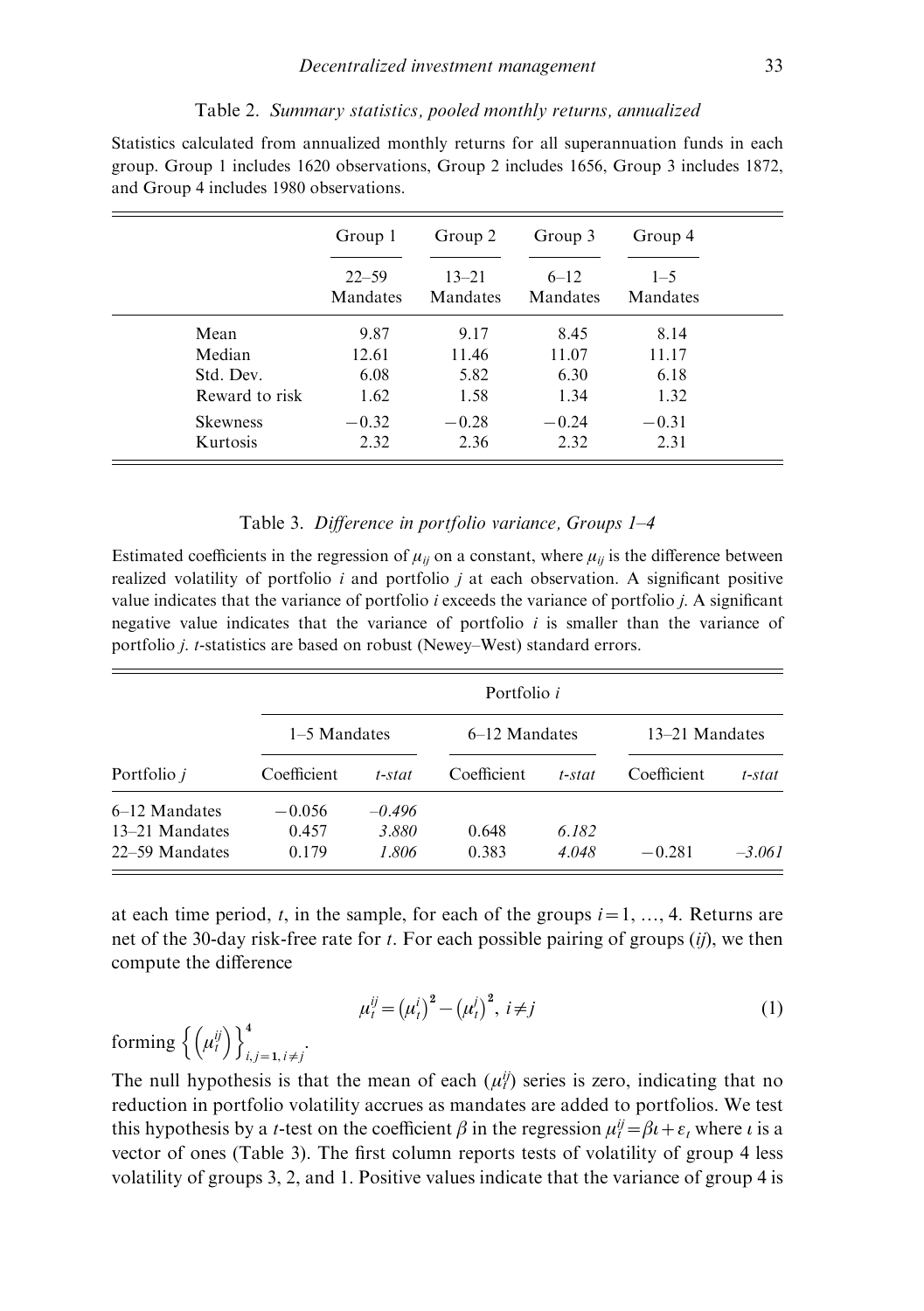Table 4. Tests for second degree stochastic dominance, Groups 1–4

Test that portfolio i dominates portfolio j in the second degree in the left-hand column and corresponding test that portfolio  $i$  dominates portfolio  $i$  in the right-hand column. A high p-value indicates failure to reject the null hypothesis that  $i$  dominates  $j$  (or the reverse). Significant p-values are marked with an asterisk.

|                                                   |                              |                      |                      | Portfolio <i>i</i> |         |                |
|---------------------------------------------------|------------------------------|----------------------|----------------------|--------------------|---------|----------------|
|                                                   |                              | 1–5 Mandates         |                      | 6–12 Mandates      |         | 13–21 Mandates |
| Portfolio <i>i</i>                                | p-value                      | p-value              | p-value              | p-value            | p-value | p-value        |
| 6–12 Mandates<br>13–21 Mandates<br>22–59 Mandates | 0.12<br>$0.00**$<br>$0.00**$ | 0.46<br>0.88<br>0.89 | $0.00**$<br>$0.00**$ | 0.82<br>0.83       | $0.03*$ | 0.26           |

larger than the comparison group, and negative values indicate the reverse. Significantly smaller variances are obtained in the two largest mandate groups, but there is no significant volatility difference between groups 3 and 4. Funds with 13–21 mandates have smaller volatility than funds with 22–59 mandates, as shown by the significant negative coefficient in the last column. Overall, the least risky returns are obtained in the 13–21 mandate range, with no significant reduction in risk from more mandates. In addition, moving from the  $1-5$  to the  $6-12$  range creates no significant improvement for investors.

Retirement savers are interested in both return and risk, so we shift focus to tests of stochastic dominance. Our aim is to test whether differences between realized portfolio returns are likely to matter to a risk-averse investor, or whether in fact investors would be indifferent between the groups. For any two samples of portfolio returns  $\{\mu^{i}\}\$  and  $\{\mu^{j}\}\$  with cumulative distributions (CDFs) G and F, portfolio i will be preferred by portfolio j by any agent whose utility over returns exhibits risk aversion (so that  $U(\mu)$  obeys  $U'(\mu) \ge 0$ , and  $U''(\mu) \le 0$ ) when  $\int_0^{\mu} G(t) dt \le \int_0^{\mu} F(t) dt$  for all  $\mu$ . The null hypothesis to be tested is that  $G$  weakly dominates  $F$  in the second degree. The CDFs are evaluated at all points in the support.<sup>14</sup> Under the null hypothesis, the test statistic is no greater than zero. The sampling distribution of the test statistic is generated by a block bootstrap.<sup>15</sup>

Table 4 reports test results. We establish the dominance of portfolio returns *i* over *j* when the null hypothesis is accepted for  $i$  tested against  $j$  but rejected when the hypothesis is reversed. If we can reject neither null, the test is inconclusive. Returns from the 22–59 mandates group dominate returns from all other groups, and would be preferred by risk-averse agents. Group 2 is also clearly preferred to the fewmandates groups, but we found no clear ordering over returns to the  $1-5$  and  $6-12$ groups.

<sup>&</sup>lt;sup>14</sup> We refer the reader to Barrett and Donald (2003) for an explicit discussion of the test statistic and its sampling distribution.

<sup>&</sup>lt;sup>15</sup> We use the block bootstrap method of Lim, Maasoumi, and Martin (2004) to allow for contemporaneous and serial dependence in the data, with block size  $\sqrt{T}$ , where T is the number of observations.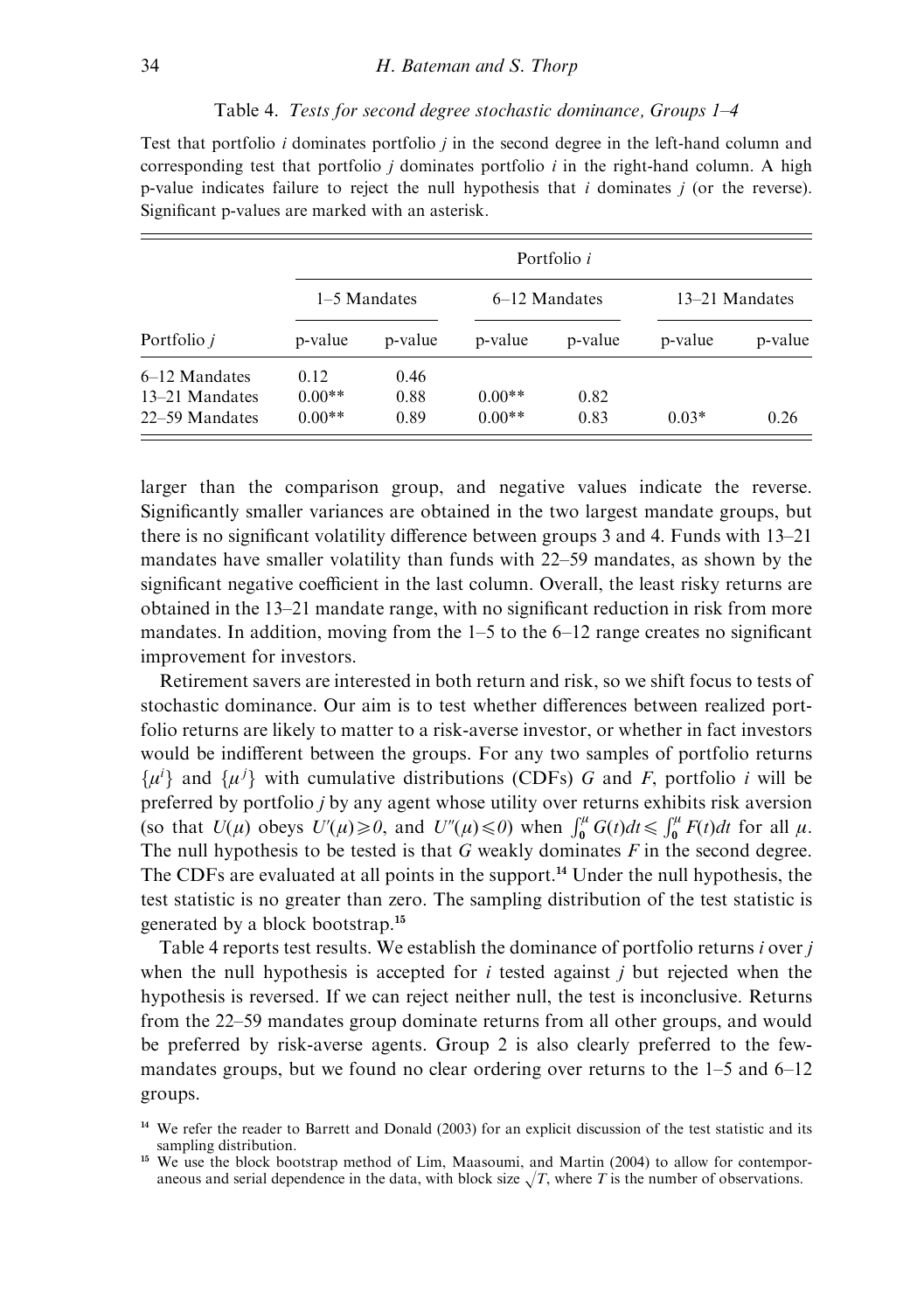|                           |            | Mean    | Median   | Standard<br>Dev. | Max   | Min      | Skewness Kurtosis |      |
|---------------------------|------------|---------|----------|------------------|-------|----------|-------------------|------|
| Australian                |            |         |          |                  |       |          |                   |      |
| Equities                  | Large-cap  | 5.83    | 5.38     | 12.24            | 27.14 | $-16.52$ | $-0.01$           | 1.90 |
|                           | Mid-cap    | 17.97   | 19.78    | 11.13            | 43.84 | $-1.65$  | 0.06              | 2.37 |
|                           | Small-cap  | 12.65   | 13.42    | 16.51            | 38.96 | $-14.37$ | $-0.08$           | 1.62 |
|                           | Value      | 6.07    | 5.90     | 10.95            | 27.65 | $-11.95$ | 0.20              | 2.10 |
|                           | Growth     | 6.82    | 8.60     | 14.19            | 28.98 | $-19.60$ | $-0.13$           | 1.79 |
| Property                  | Listed     | 16.23   | 14.40    | 6.83             | 32.39 | 7.72     | 1.11              | 3.22 |
| Fixed interest            | Composite  | 5.72    | 5.14     | 2.51             | 11.05 | 2.05     | 0.42              | 2.09 |
|                           | Indexed    | 7.20    | 6.83     | 3.05             | 14.61 | 2.27     | 0.36              | 2.42 |
| Cash                      | Bank Bills | 4.99    | 4.92     | 0.29             | 5.62  | 4.63     | 0.88              | 2.66 |
| International             |            |         |          |                  |       |          |                   |      |
| Equities                  | World      | $-8.17$ | $-10.19$ | 16.49            | 20.66 | $-33.27$ | 0.11              | 1.58 |
|                           | Emerging   | 5.61    | 5.85     | 18.28            | 40.71 | $-28.01$ | $-0.04$           | 2.30 |
| Fixed interest Government |            | 8.01    | 7.31     | 2.74             | 14.25 | 2.92     | 0.55              | 2.70 |

Table 5. Summary statistics for asset class indices, annual, January 2002–December 2004

Comparing group with group shows advantages to members of funds who invest in 13 or more managers. These funds show significantly less volatility and overall higher returns than the funds choosing less than 13 mandates. However at the lower end of the spectrum, no significant advantages accrue to member of funds who choose between 6–12 managers rather than a small number, or even one, diversified manager.

#### 4.3 Do decentralized funds do better than standard index returns ?

The essence of performance assessment is to 'investigate whether a fund manager helps enlarge the investment opportunity set faced by the investing public and, if so, to what extent the manager enlarges it' (Chen and Knez, 1996). To make this measurement we need to test the funds here against a benchmark or proxy for the investment opportunity set faced by an unrestricted superannuation investor or trustee, rather than simply comparing one fund against another.<sup>16</sup>

# Benchmark selection

Our goal in choosing a benchmark is to span as efficiently as possible the investment opportunity set faced by trustees. As a minimum we expect that the portfolios offered by superannuation trustees should be as efficient as one which any well-informed trustee could construct from the universe of available mutual funds. Following Elton, Gruber, and Blake (2004), we choose a set of asset class indices as a proxy for passive investment in well-diversified portfolios of equities, property, fixed interest, and cash. (Table 5 gives summary statistics, and a full description of sources is given in Appendix A.) We include both domestic and international equities and fixed interest

<sup>&</sup>lt;sup>16</sup> As noted earlier, the option of direct investment of retirement saving into passive index funds is available to Australians who are members of retail and/or self-managed superannuation funds.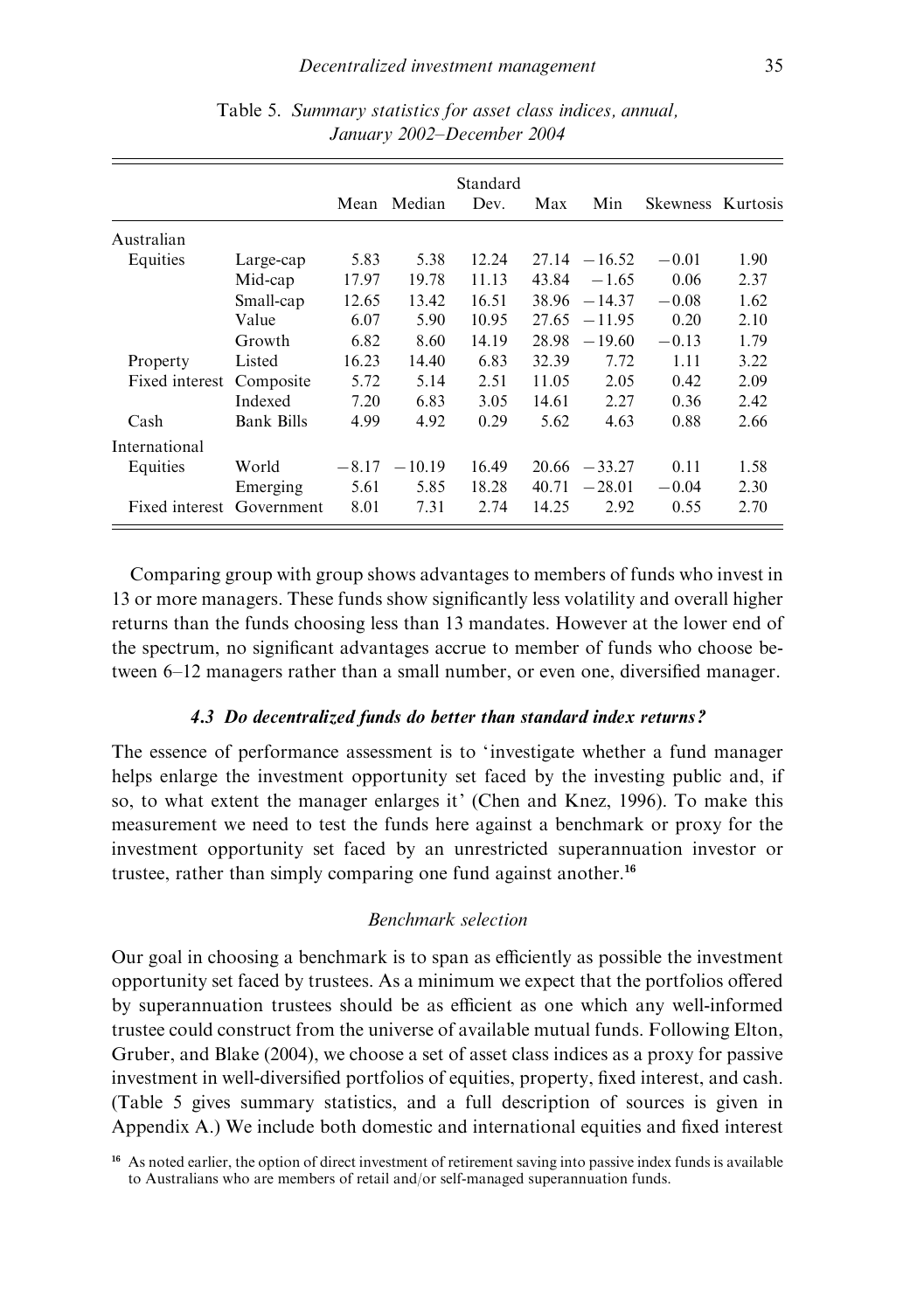indices: we divide domestic equities by size and value/growth divisions, and domestic fixed interest securities into composite and indexed classes. Of the asset-class indices tested, listed property has the highest average, and world equity markets the lowest average returns over the sample. Returns to these indices represent gross investment returns to well-diversified investments in each asset class before fees. Since the superannuation fund returns are also gross of fees, index returns are comparable. The asset classes making up the benchmark are representative of the investment patterns of Australian superannuation funds according to official statistical collections (see APRA, 2005).

## Spanning tests : mandate funds

The set of benchmark returns is used in two sets of tests. Firstly we test whether any superannuation fund portfolio spans the space of the index returns. In other words, we test whether an investor holding a superannuation portfolio could do no better in risk-adjusted terms by adding (long positions in) the benchmark indices to his or her portfolio, following De Roon et al. (2001). The null hypothesis is that

$$
\boldsymbol{\alpha}_i \leq 0 \tag{2}
$$

where the test statistic for  $\alpha_i$  is the vector of constants from the regression of excess returns to the benchmark indices  $\mathbf{r}_{b,t}$  on excess returns to the fund portfolio  $r_{i,t}$ . The null hypothesis is written as an inequality to account for superannuation investment rules restricting funds to long-only investments. (Conventional spanning tests do not restrict the sign of portfolio weights.) If  $\alpha_i=0$ , then the superannuation fund portfolio is as efficient as any (long-only) linear combination of the indices.

We run the least-squares regressions of index excess returns on each superannuation fund excess return

$$
\mathbf{r}_{b,t} = \mathbf{\alpha}_i + \mathbf{\beta}_i r_{i,t} + \varepsilon_t, \tag{3}
$$

computing 12 equations for each of the 198 superannuation funds. We then test the null hypothesis that constants from the 12 equations are jointly zero via a Wald test using a Newey–West (1987) covariance matrix.<sup>17</sup> (Results are reported in Figure 6.) We use critical values for the Wald test that allow for the inequality constraint, as discussed by De Roon et al. (2001) and derived by Kodde and Palm (1986).

Test results set out in Figure 6 indicate that none of the 198 fund portfolios spanned the space of index returns, which may indicate restricted or inefficient decentralized management.

As an alternative, we conduct the same spanning test against an equally weighted portfolio of indices.<sup>18</sup> In this case the null hypothesis that  $\alpha = 0$  against an alternative  $\alpha > 0$  can be tested by a one-tailed *t*-test, and results are shown in Figure 7.<sup>19</sup> Where the t-statistic falls below the critical value of 1.69, we infer that the fund portfolio does at least as well as an equally weighted benchmark portfolio of indices. Of the

<sup>&</sup>lt;sup>17</sup> See Gourieroux et al. (1982), Kodde and Palm (1986) and De Roon et al. (2001).

<sup>&</sup>lt;sup>18</sup> On the efficiency of equally weighted portfolios, see Demiguel, Garlappi, and Uppal (2005).

<sup>&</sup>lt;sup>19</sup> Here we automatically impose the short-sales constraint by constructing an equally weighted portfolio of benchmark assets.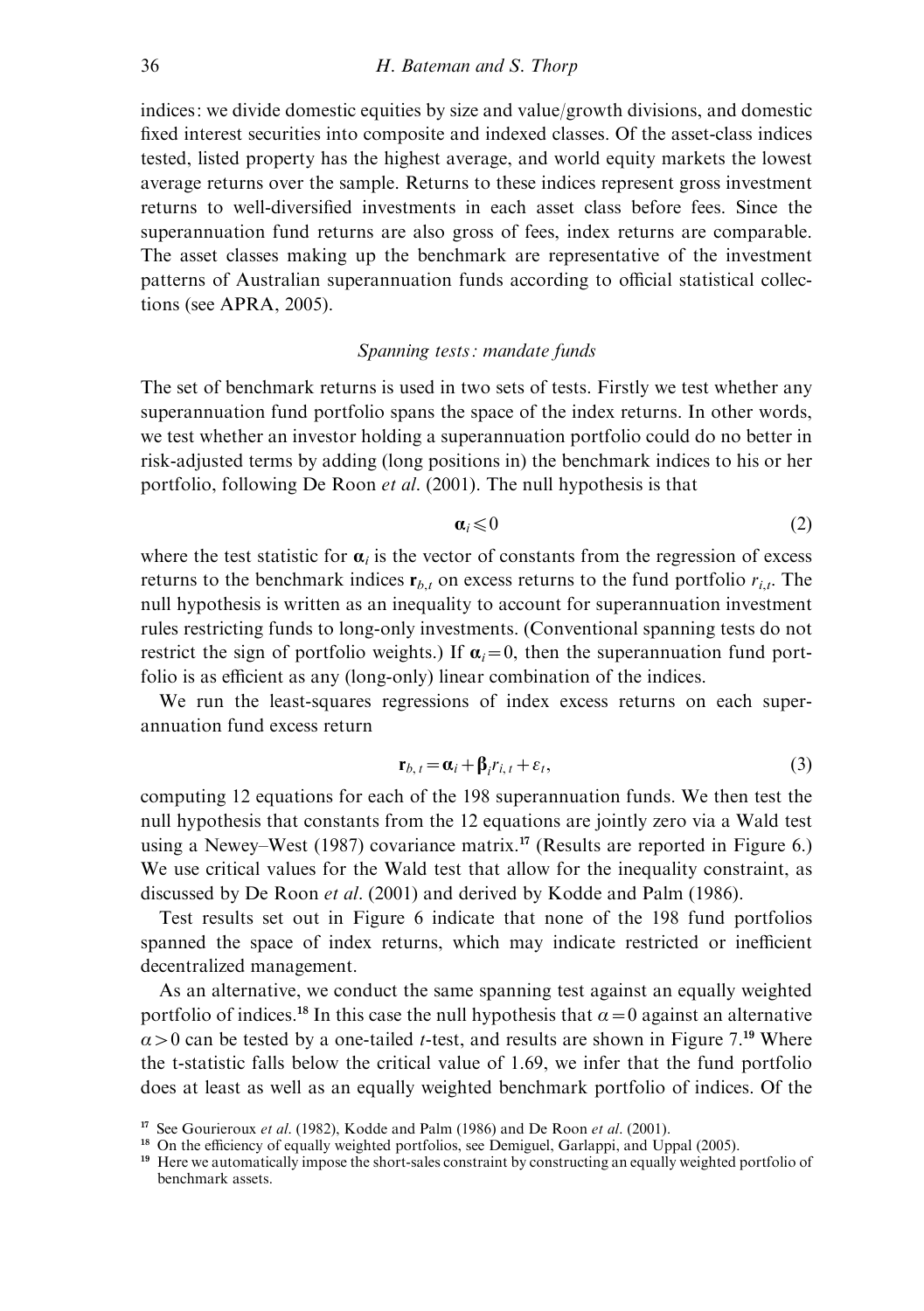

Figure 6. Unrestricted spanning tests of individual fund portfolios against asset class indices

Graph of Wald test statistics for the null hypothesis that constants in the regressions of indices against individual superannuation fund portfolios are jointly zero, i.e. that superannuation fund portfolios span the asset class indices. Critical value under short-sales constraint with 12 degrees of freedom is 20.47 according to Kodde and Palm (1986), indicating that the null is rejected for all superannuation funds.



Figure 7. Spanning test of individual superannuation fund portfolios against an equally weighted portfolio of indices

Graph of t-test statistics where values below 1.69 (one-tailed 5% critical value) indicate spanning. Null hypothesis is that the constant from the regression of returns to an equally weighted portfolio of indices on returns to individual superannuation fund portfolios is zero, i.e. that fund portfolios span the equally weighted index portfolio.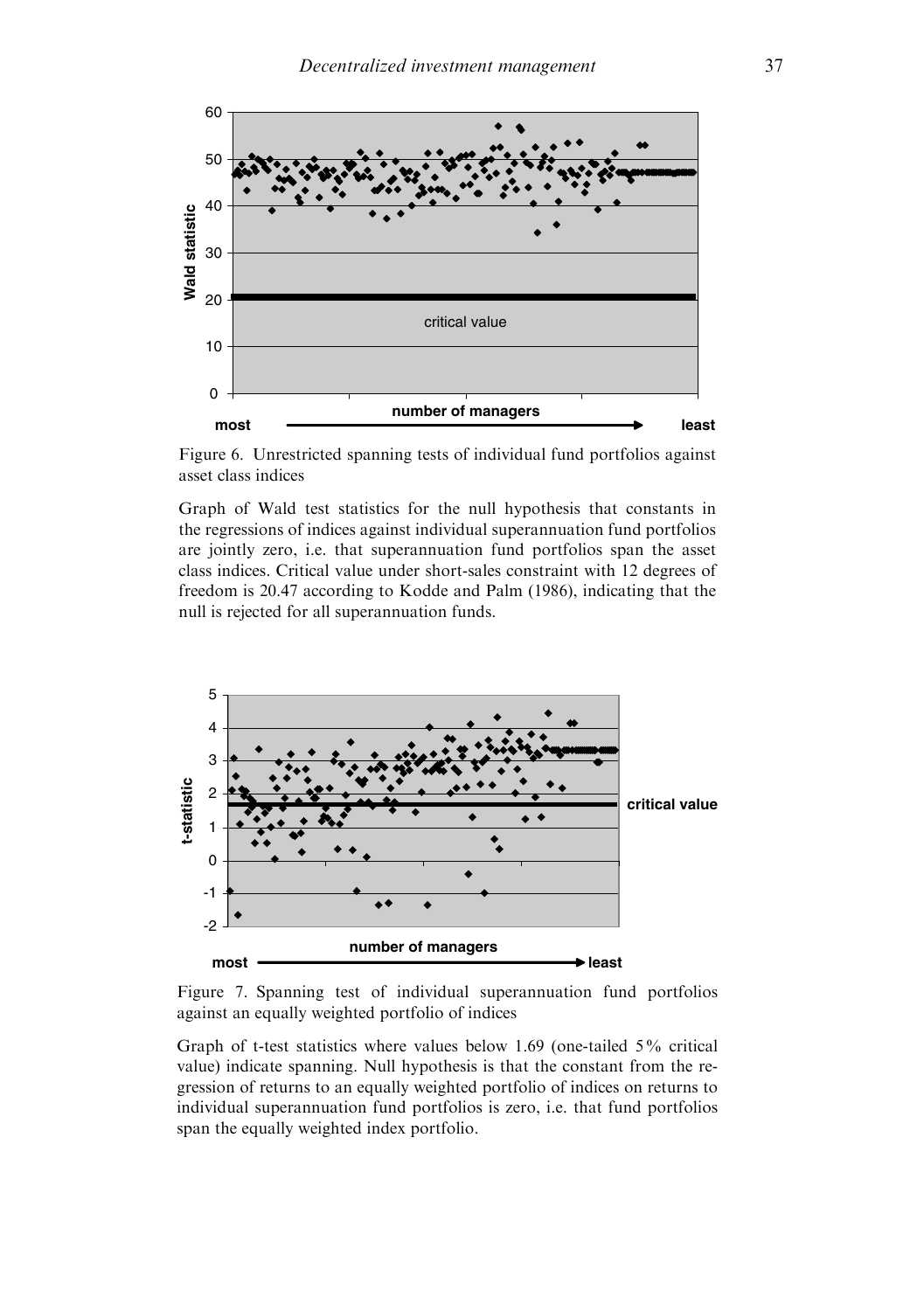|                           | Number of<br>funds spanning | $\%$ of group<br>spanning |  |
|---------------------------|-----------------------------|---------------------------|--|
| Group 1: $22-59$ mandates |                             | 47                        |  |
| Group $2: 13-21$ mandates | 16                          | 35                        |  |
| Group $3:6-12$ mandates   |                             | 13                        |  |
| Group $4:1-5$ mandates    |                             |                           |  |

Table 6. Proportion of funds in each mandate group which span an equally weighted portfolio of indices

198 funds, 46 span the equally weighted benchmark, mainly funds from the higher mandate groupings. In fact, almost half of the 22–59 mandate group span the equally weighted benchmark, and more than one third of the 13–21 mandate group (See Figure 7). However, in terms of terminal wealth over 20 years, a superannuation portfolio which returned the average of the 198 represented here would generate around 16% less than funds invested in the equally weighted benchmark portfolio.

In summary, superannuation fund portfolio returns appear less efficient than an optimally weighted long-only portfolio of indices, but about one quarter of superannuation funds perform at least as well as an equally weighted portfolio of indices. Funds having more than 13 mandates are more likely to match equally weighted benchmark performance, and the probability of matching the index rises as mandates rise above 21.

# 4.4 Do fund trustees choose managers with skill?

To gauge the ability of trustees to choose from the universe of investment managers we test randomly selected portfolios from the investment manager pool against the equally weighted benchmark. There are a total of 362 specialized investment managers whose returns are available in the Rainmaker database. Of these, 114 are Australian equities managers, 47 are Australian fixed interest managers, 49 are Australian property managers, 121 are international equities managers, 26 are international fixed interest managers, and five are hedge funds. (We leave diversified managers out of the simulation.) We form 100 random selections of pre-specified size from this pool of managers and then compute equally weighted portfolio returns using realized returns for the randomly selected managers. We test returns from simulated portfolios against the returns from an equally weighted benchmark for spanning, and we report the proportion of the 100 simulations for which we could not reject the null hypothesis of  $\alpha = 0$  against the one-sided alternative  $\alpha > 0$ .

In the first round we allow random selections from the pool of investment managers to be unconstrained, with all managers equally likely to be selected (Table 6). Unconstrained random selection does mean, however, that the asset classes with the highest representation in the Rainmaker manager pool are most likely to be selected. Since the largest group is international equity managers, which generated poor returns over this sample, it is perhaps not surprising to find that when we add more managers to a portfolio, performance against the benchmark worsens.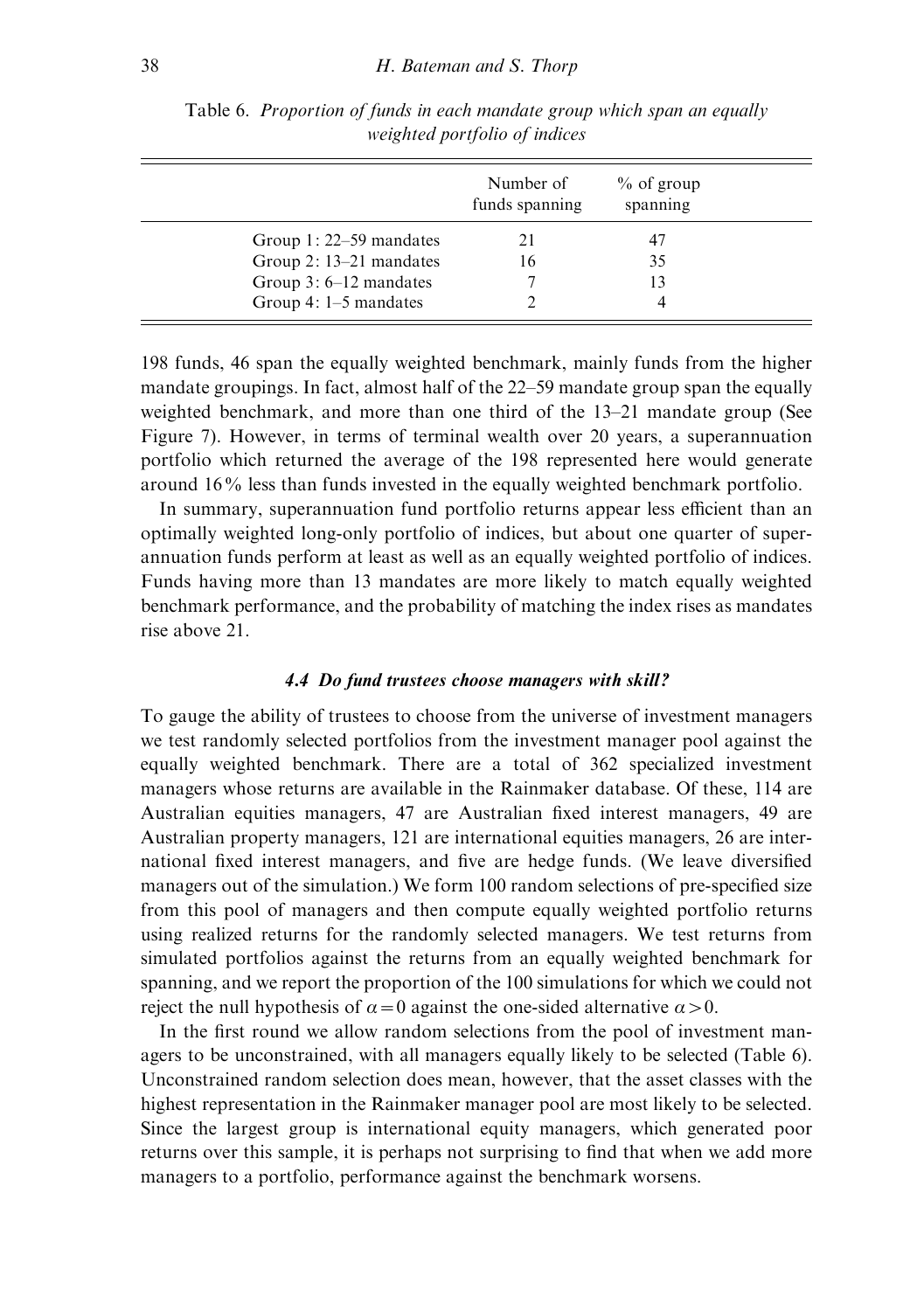#### Table 7. Spanning tests of randomly selected portfolios of investment funds

Random selection of investment funds were made from the mandate manager pool and formed into equally weighted portfolios. The first column reports the proportion of these funds spanning the equally weighted portfolio of indices from 100 hundred simulations where any combination of investment managers could be chosen. The second column reports the proportion of these funds spanning when the random selections were constrained to choose at least one manager from Australian equity, fixed interest and property, and international equity and fixed interest, and then make random selections for remaining funds.

|                                  | % of simulated portfolios spanning index portfolio |                                     |  |  |  |
|----------------------------------|----------------------------------------------------|-------------------------------------|--|--|--|
| Number of funds<br>per portfolio | Random selection                                   | Asset class $+$<br>random selection |  |  |  |
| 6                                | 41                                                 | 66                                  |  |  |  |
| 8                                | 35                                                 | 60                                  |  |  |  |
| 10                               | 31                                                 | 55                                  |  |  |  |
| 12                               | 32                                                 | 46                                  |  |  |  |
| 14                               | 29                                                 | 52                                  |  |  |  |
| 16                               | 28                                                 | 43                                  |  |  |  |
| 18                               | 29                                                 | 40                                  |  |  |  |
| 20                               | 27                                                 | 33                                  |  |  |  |

Compared with the actual outcomes for the superannuation portfolios, however, the random selection process uncovers some interesting features. The proportion of portfolios spanning the equally weighted index portfolio is much higher among random selections in the  $6-12$  manager (mandate) range (above  $30\%$ ) than it is among actual superannuation portfolios in this mandate range (13%). By contrast, randomly selected portfolios in the 13–21 range show lower likelihood of spanning than the actual superannuation portfolios in this range (29% as compared with 35%), and given the downward trend in the random selection spanning rates, the top-end group of actual superannuation portfolios did better.

In the second round (see Table 7) we forced the allocation to include at least one randomly selected investment manager from Australian equity, fixed interest, and property, and international equity and fixed interest. After selecting a manager from each of those asset class groups, we added managers at random without restrictions. Forcing asset class diversification greatly increases the likelihood that a randomly selected portfolio of managers will test well against the equally weighted benchmark, but again the likelihood of spanning declines as managers are added. The performance of the actual superannuation portfolios is worse than the asset-class-diversified random selections for all but the high-mandate group.

To summarize, these simulation exercises indicate that trustees of superannuation funds with more than 13 mandates did better than a randomly selected, equally weighted portfolio, drawing from the same pool of investment managers. Results were less convincing when we constrained random selections to minimal asset class diversification. In that case, only the superannuation funds with the largest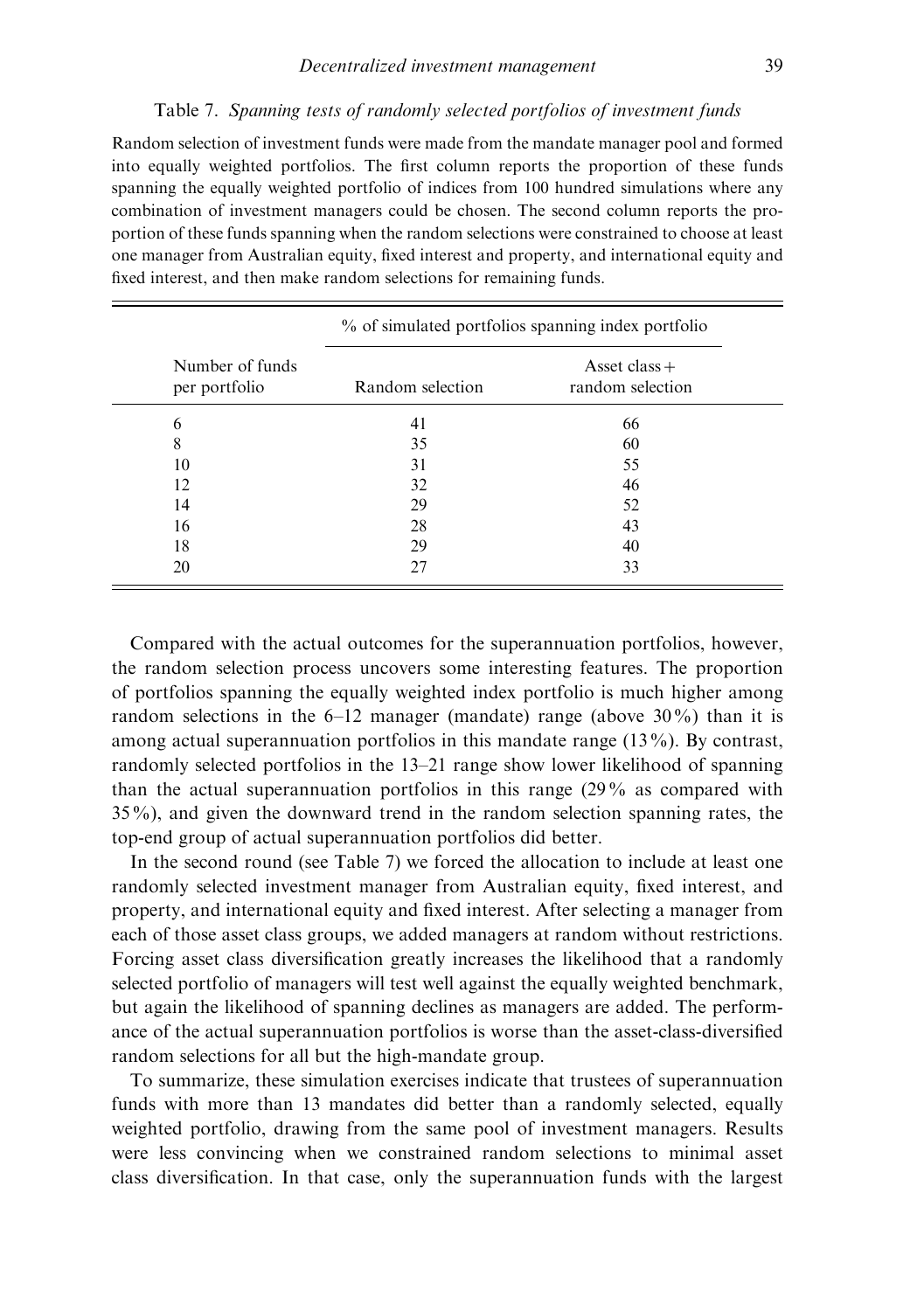

Figure 8. Reported crediting rate and investment return for the year to June 2004

Crediting rates calculated as a value-weighted average of crediting rates to member 'options' where values were available; otherwise as an equally weighted average of reported crediting rates. Funds not reporting any crediting rates were omitted. Investment returns calculated as a value-weighted average of returns to individual mandates. Source: Rainmaker database.

number of mandates could perform better than equally weighted, diversified random selection.

We can think of these choices as analogous to an uninformed individual selecting from a 401(k) plan menu. These results show that trustee selections are no better over this sample than a random application of a simple diversification strategy, choosing a manager from each asset class and building an equally weighted portfolio.

# 4.5 Investment returns and member account crediting

Of ultimate concern to superannuation fund members is not the raw investment returns available to trustees for distribution, but returns credited to member accounts. Here we compare averages of reported crediting rates for the year to June 2004, with the annual raw investment return gained over the same year.<sup>20</sup> Series for individual funds are shown in Figure 8.

Figure 8 shows that the correlation between gross investment returns and crediting rates is remarkably weak at the individual fund level (correlation coefficient is 0.12). Accounting for some gap between investment returns and crediting rates is not so difficult: manager fees, taxes, administrative expenses, and other costs all may contribute to differences between investment earnings and crediting rates. What is harder to explain is the volatility of the gap between the two series on a fund by fund

<sup>&</sup>lt;sup>20</sup> Most superannuation funds report crediting rates annually. The self-reported crediting rates shown in Figures 8 and 9 are taken from Rainmaker Marketplace. Where information on the proportion of total funds held in each account option was available, the crediting rate is a weighted average of separate account crediting rates. If funds did not report option weights, then a simple average of crediting rates is reported.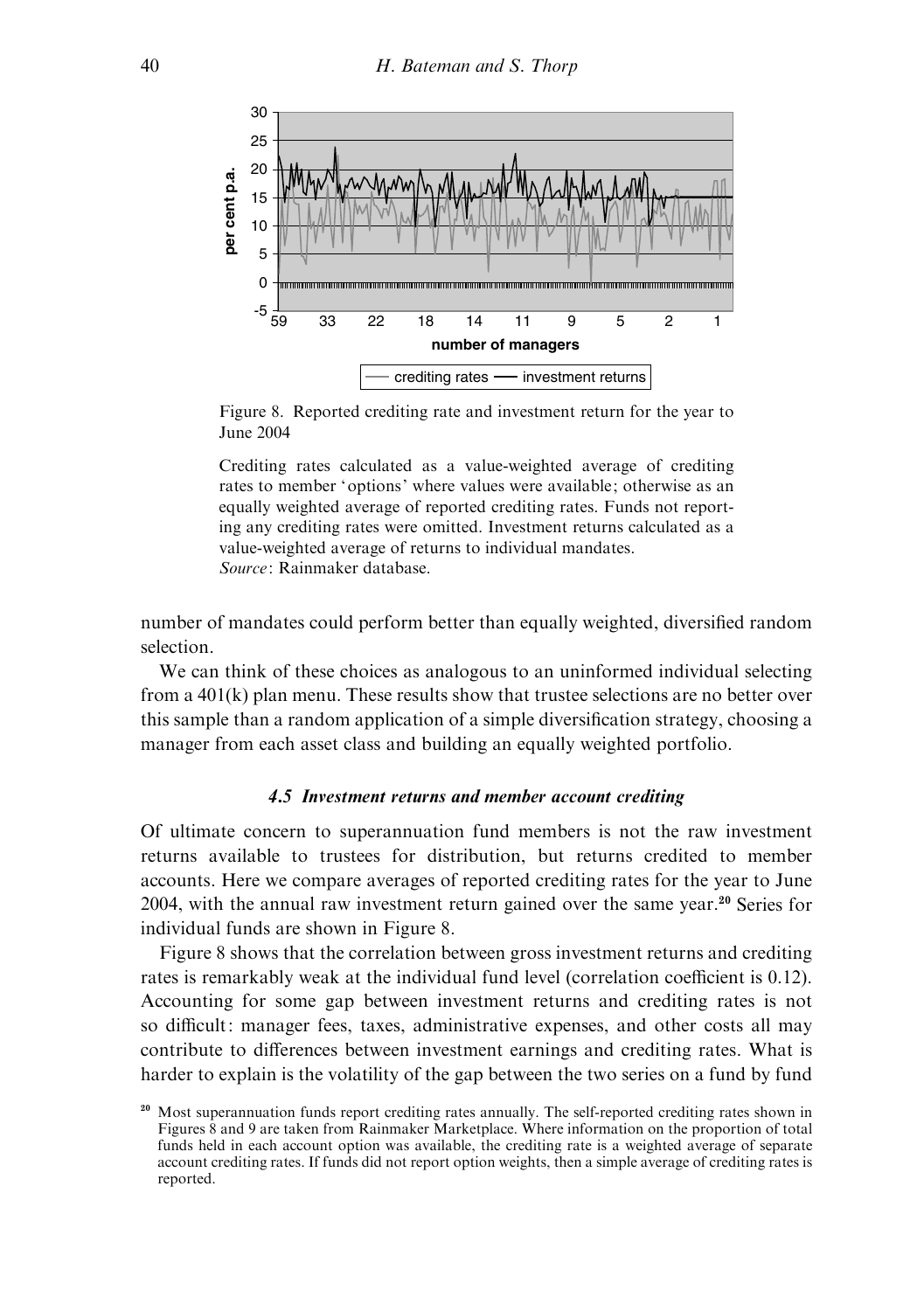

Figure 9. Average of crediting rates and investment returns for large to small mandate groups

Crediting rates and investment returns calculated according to data in Figure 3 and averaged across each mandate group. Source: Rainmaker database.

basis, since one would expect most not-for-profit superannuation funds to face similar taxes, fees, and expenses, conditional on asset allocation.<sup>21</sup>

Grouping the funds and averaging as we do in Figure 9 smooths away the volatility, but exposes another anomaly: while the 22–59 mandate group generates the highest gross investment return, it does no better on crediting rates than the 1–5 mandate group (11.8 as compared with  $11.75\%$  p.a.). The lowest crediting rates apply to the  $6-12$  mandate group (10.21% p.a.), but the actual variation from group to group is small.

We cannot draw a strong conclusion from this single and approximate data point, but these results do raise doubts as to how much of any diversification benefits from mandate proliferation is being passed on to members of superannuation funds.

#### 5 Conclusions

Theory suggests that the task of combining decentralized investments is difficult without full information and is likely to lead to inefficiencies except under special conditions. Managers of large pools of funds in financial markets behave as if the opposite were true. In the USA, for example, sponsors and administrators of  $401(k)$ plans act as a filter on the mutual fund industry, selecting a group of managers that plan members may invest in. For Australia, the trustees of not-for-profit superannuation funds are responsible for investing contributions, and increasingly have delegated to specialized investment managers via investment mandates. In this study we evaluate the additional layer of management undertaken by non-profit pension fund trustees via a series of statistical comparisons and performance tests.

<sup>&</sup>lt;sup>21</sup> Reserving and returns smoothing are not likely explanations of the weak relationship evident in Figure 8. A regression (not reported here) of the 2004 crediting rate on investment returns from the current and previous two years did not find any significant relationship between 2004 crediting rates and investment returns from 2003 and 2002.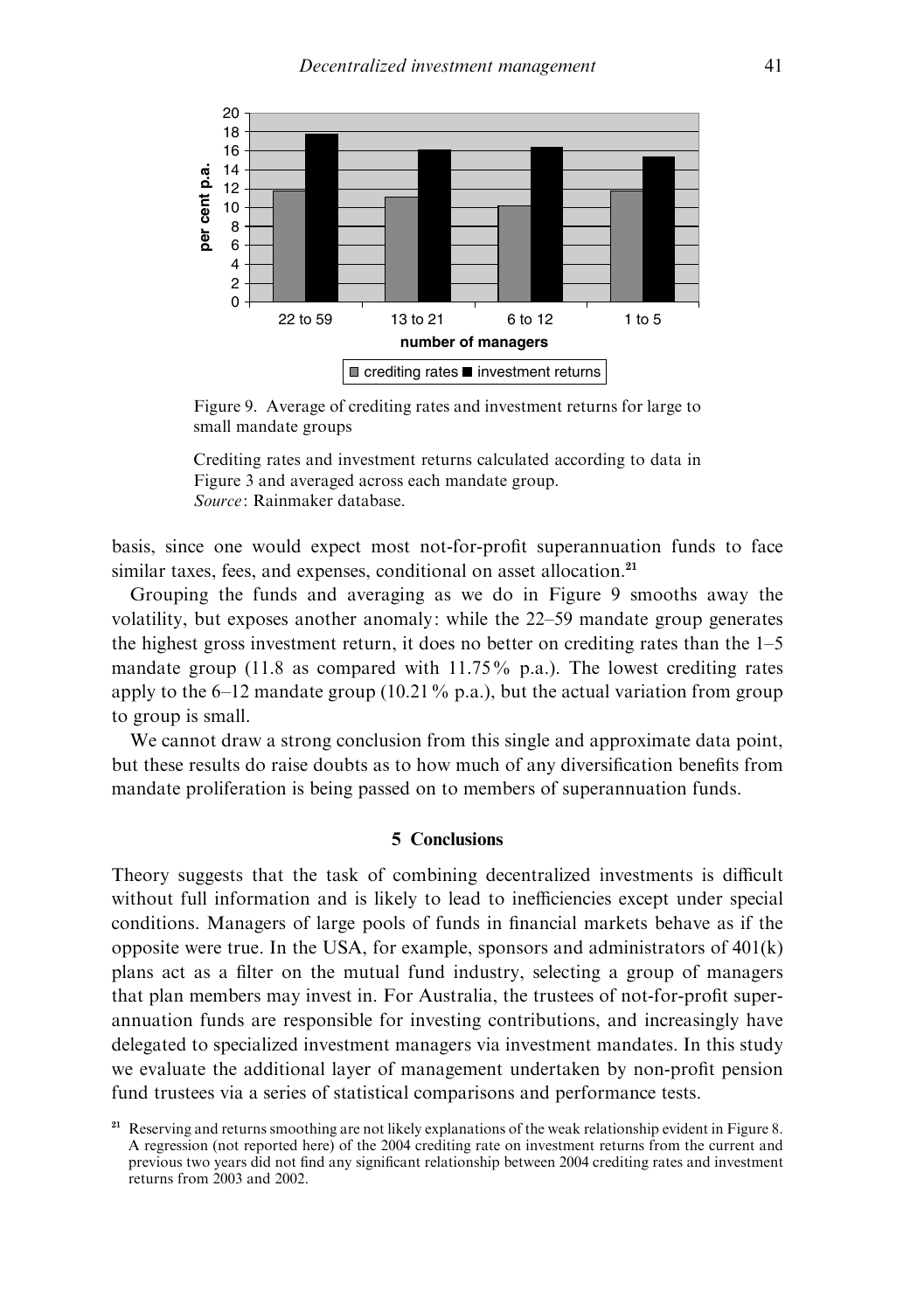Using a unique data set from Rainmaker Information, we create mandate-based investment portfolio returns for 198 not-for-profit superannuation funds, generating 36 monthly investment returns for each fund for the three years to December 2004.

Firstly, we establish a positive link between higher investment returns and higher numbers of delegated management, but the relationship is not linear. Results of portfolio against portfolio comparisons suggest that superannuation fund trustee boards which employ more than 13 managers did better on a risk-adjusted-return basis than funds with fewer managers. The differences in risk are statistically significant between the groups with 13 or more managers and those with less, but no significant difference can be detected for those funds with 6–12 managers and those with fewer. Worst performance over the sample period is associated with funds that had 6–12 managers.

Secondly, the combined portfolios of delegated investments do not appear to span an optimally invested portfolio of asset-class indices. When we compare superannuation portfolio returns with returns to a group of standard asset class indices, spanning tests showed that none of the 198 funds were as efficient as an optimally long-weighted portfolio of indices. Superannuation portfolios with 22–59 mandates did perform as well as an equally weighted portfolio of indices in about 50% of cases, and about 30% of cases for portfolios made up of 13–21 mandates. This compares with the findings of Elton, Gruber, and Blake  $(2004)$  that about 38% of 401 $(k)$  plans in their sample spanned the returns space of eight asset class indices.

Thirdly, when we build portfolios of randomly selected investment managers from the pool available to superannuation fund trustees, results show that actual superannuation portfolios with many mandates did better than the randomly generated equally weighted portfolios, but those with fewer mandates did worse. However once we constrain the randomly generated portfolios to match minimal asset class diversification, actual portfolio performance was rarely better than chance selection. Results show that actual trustee selections are not significantly better over this sample than a simple diversification strategy of choosing at least one manager from each asset class at random.

Taken as a whole, the evidence for mandate-based delegated investment in the Australian retirement savings system is mixed. Compared with other superannuation funds, funds with very high rates of mandate issuance add value in gross risk-adjusted returns, and probably perform as well as an equally weighted benchmark portfolio. However these advantages appear to accrue only to funds with very large and sophisticated delegation structures. On the contrary, adding a few specialist managers to a passively diversified portfolio does not appear to improve it and does no better than random selection over the sample we investigate. What is not at all clear at this stage of research is the extent to which gains to mandated investment are diluted by the higher expense of engaging and administering large and complex portfolios.

Data constraints have so far prevented us conducting a rigorous comparison between crediting rates to members' retirement savings accounts and actual investment returns, but using the little data that is available raises some puzzles. The correlation between crediting rates and investment returns is very low at the individual fund level. When we pool investment returns and crediting rates into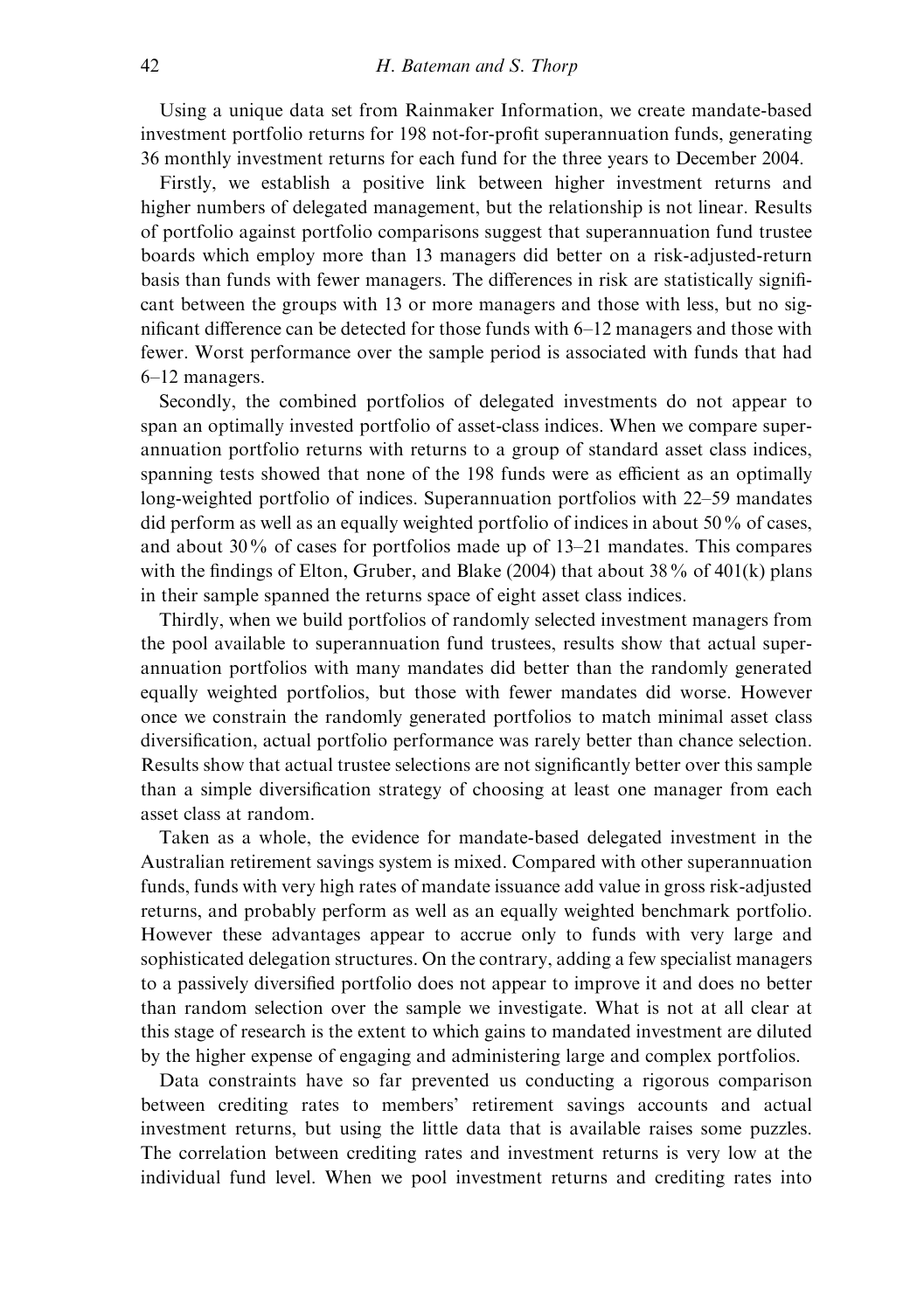quartile mandate groups, we find that diversification gains from employing more investment managers may be being consumed in fees, costs, or smoothing. We plan to unpack the links between actual crediting rates and gross investment returns in future research.

Finally, we plan to extend this analysis to the Australian retail superannuation sector which does not employ trustees to select managers. Instead, retail fund members directly allocate savings across a menu of investment options in a manner closer to participants in  $401(k)$  plans. In future research we will compare the relative merits of trustee-directed with member-selected investment for pension funds within the same jurisdiction.

#### References

- APRA (1999) Managing investments and investment choice. Superannuation Circular no.II.D.1., Australian Prudential Regulation Authority, Sydney.
- APRA (2005) Statistics Quarterly Superannuation Performance, March 2005. http:// www.apra.gov.au/Statistics/
- Bateman, H. and R. Hill (2004) Benchmarking the performance of mutual funds. Paper presented to the 12th Australian Colloquium of Superannuation Researchers, July 2004, UNSW, Sydney.
- Barrett, G. F. and S. G. Donald (2003) Consistent tests for stochastic dominance. Econometrica, 71(1): 71–104.
- Brands, S. and D. J. Gallagher (2003) A note on portfolio selection, diversification and fund of funds. UNSW School of Banking and Finance Working Paper 17-03. University of New South Wales, Sydney.
- Brown J. R. and S. Weisbenner (2005) The effects of portfolio choice on retirement wealth outcomes. presented to the RRC Annual Conference, Washington DC, August 2005.
- Chen, Z. and P. J. Knez (1996) Portfolio performance and measurement: theory and applications. Review of Financial Studies, 9(2): 511-555.
- Cogan, J. and O. S. Mitchell (2003) Perspectives from the President's Commission on Social Security Reform. Journal of Economic Perspectives, 17(2): 149–172.
- Demiguel, A.-V., L. Garlappi, and R. Uppal (2005) How inefficient is the 1/N asset allocation strategy ? CEPR Discussion Paper No. 5142, Centre for Economic Policy Research, London Business School, London.
- De Roon, F. A., T. E. Nijman, and B. J. M. Werker (2001) Testing for mean-variance spanning with short sales constraints and transactions costs: the case of emerging markets. Journal of Finance, 56(2): 721–742.
- Elton, E. J. and M. J. Gruber (2004) Optimum centralized portfolio construction with decentralized portfolio management. Journal of Financial and Quantitative Analysis, 39(3): 481–494.
- Elton, E. J., Gruber, M. J., and Blake, C. R. (2004) The adequacy of investment choices offered by 401(k) plans. Working Paper No. SC-AM-03-10, Salomon Center for the Study of Financial Institutions, Stern School, New York University (forthcoming, Journal of Public Economics).
- Gourieroux, C., A. Holly, and A. Monfort (1982) Likelihood ratio test, Wald test, and Kuhn–Tucker test in linear models with inequality constraints on the regression parameters. Econometrica, 50(1): 63–80.
- Kodde, D. A. and Palm, F. C. (1986) Wald criteria for jointly testing equality and inequality restrictions. Econometrica, 54(5): 1243–1248.
- Lim, G. C., E. Maasoumi, and V. L. Martin (2004) Discounting the equity premium puzzle, unpublished manuscript. Economics Department, University of Melbourne, Victoria.